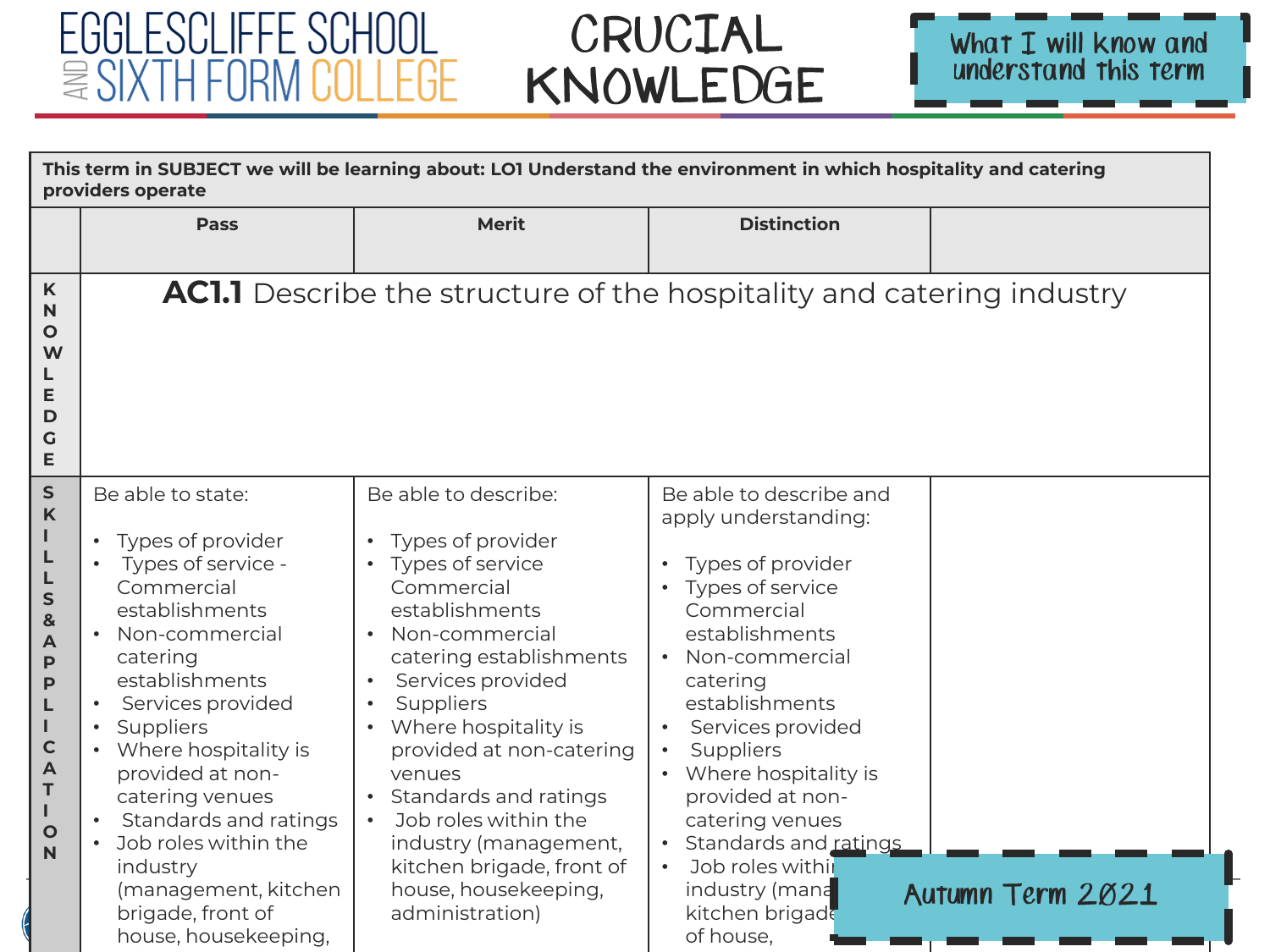#### EGGLESCLIFFE SCHOOL  $\equiv$  SIXTH FORN II I FGF

## CRUCIAL KNOWLEDGE



| This term in SUBJECT we will be learning about: LO1 Understand the environment in which hospitality and catering<br>providers operate           |                                                                                                                                                                                                                                         |                                                                                                                                                                                                                                          |                                                                                                                                                                                                                                                                       |                  |
|-------------------------------------------------------------------------------------------------------------------------------------------------|-----------------------------------------------------------------------------------------------------------------------------------------------------------------------------------------------------------------------------------------|------------------------------------------------------------------------------------------------------------------------------------------------------------------------------------------------------------------------------------------|-----------------------------------------------------------------------------------------------------------------------------------------------------------------------------------------------------------------------------------------------------------------------|------------------|
|                                                                                                                                                 | <b>Pass</b>                                                                                                                                                                                                                             | <b>Merit</b>                                                                                                                                                                                                                             | <b>Distinction</b>                                                                                                                                                                                                                                                    |                  |
| K<br>N<br>$\mathbf{o}$<br>W<br>L<br>E<br>D<br>G<br>E                                                                                            |                                                                                                                                                                                                                                         | <b>AC1.2</b> Analyse job requirements within the hospitality and catering industry                                                                                                                                                       |                                                                                                                                                                                                                                                                       |                  |
| ${\sf s}$<br>$\mathsf{K}$<br>S<br>&<br>A<br>$\mathsf{P}$<br>$\mathsf{P}$<br>L<br>ı<br>$\mathbf C$<br>$\mathsf{A}$<br>т<br>т<br>$\mathbf O$<br>N | Be able to state:<br>• Supply and demand<br>(availability of trained<br>staff, seasonality,<br>location)<br>Jobs for specific needs<br>Rates of pay<br>Training<br>Qualifications and<br>experience<br>Personal attributes<br>$\bullet$ | Be able to describe:<br>Supply and demand<br>$\bullet$<br>(availability of trained<br>staff, seasonality,<br>location)<br>Jobs for specific needs<br>Rates of pay<br>Training<br>Qualifications and<br>experience<br>Personal attributes | Be able to describe and<br>apply understanding:<br>• Supply and demand<br>(availability of trained<br>staff, seasonality,<br>location)<br>Jobs for specific needs<br>Rates of pay<br>Training<br>Qualifications and<br>experience<br>Personal attributes<br>$\bullet$ | Autumn Term 2021 |



#### hello@egglescliffe.org.uk *© Egglescliffe School and Sixth Form College*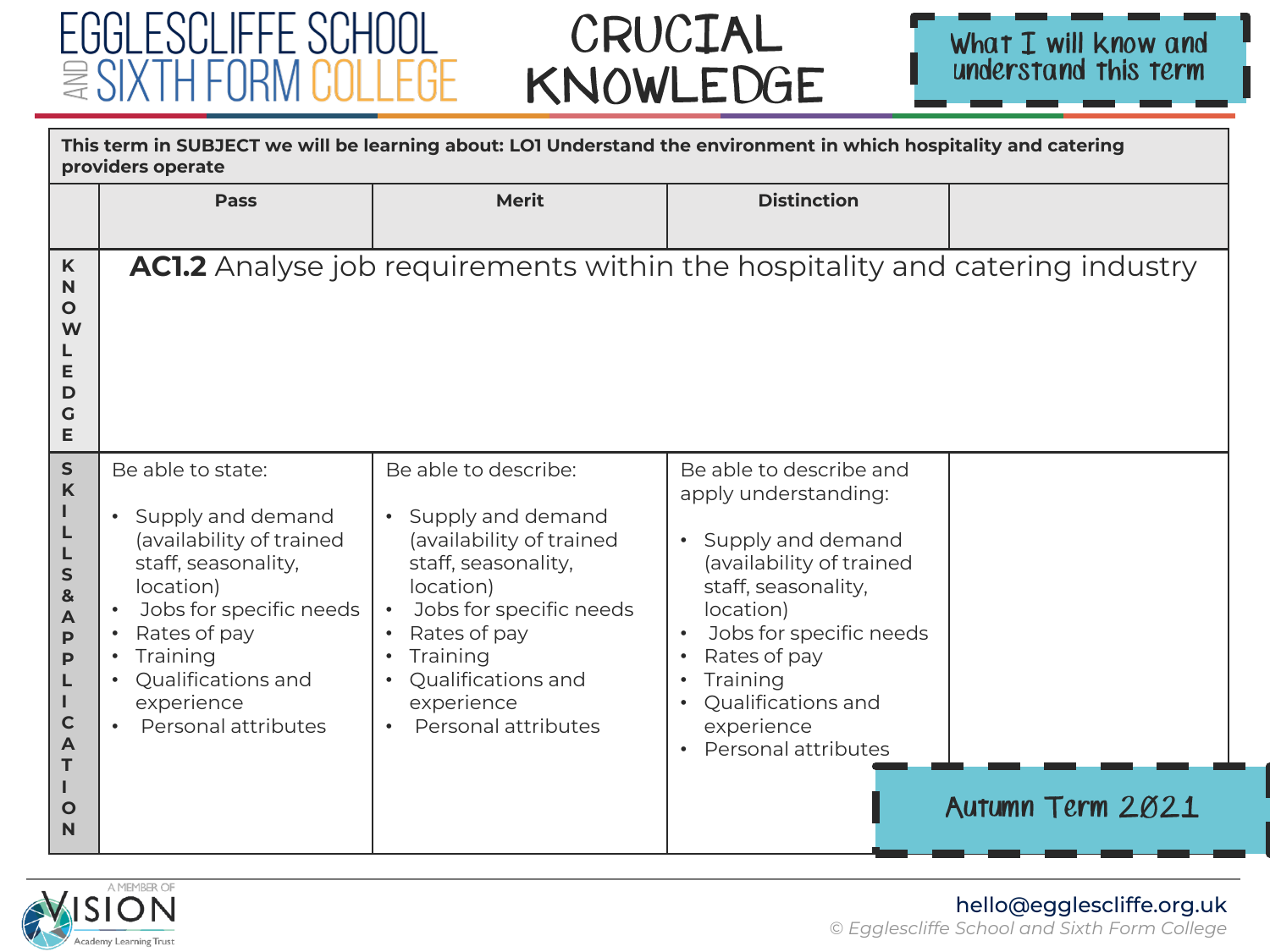Academy Learning Trust

# CRUCIAL KNOWLEDGE



| This term in SUBJECT we will be learning about: LO1 Understand the environment in which hospitality and catering<br>providers operate |                                                                                                                                                                                                         |                                                                                                                                                                                                         |                                                                                                                                                                                                                                                                          |                  |  |  |
|---------------------------------------------------------------------------------------------------------------------------------------|---------------------------------------------------------------------------------------------------------------------------------------------------------------------------------------------------------|---------------------------------------------------------------------------------------------------------------------------------------------------------------------------------------------------------|--------------------------------------------------------------------------------------------------------------------------------------------------------------------------------------------------------------------------------------------------------------------------|------------------|--|--|
|                                                                                                                                       | <b>Pass</b>                                                                                                                                                                                             | <b>Merit</b>                                                                                                                                                                                            | <b>Distinction</b>                                                                                                                                                                                                                                                       |                  |  |  |
| K<br>N<br>$\mathbf O$<br>W<br>E<br>D<br>G<br>E                                                                                        |                                                                                                                                                                                                         | <b>AC1.3</b> Describe working conditions of different job roles across the hospitality<br>and catering industry                                                                                         |                                                                                                                                                                                                                                                                          |                  |  |  |
| ${\sf S}$<br>$\mathsf{K}$<br>п<br>L<br>S<br>&<br>A<br>P<br>P<br>L<br>$\mathbf C$<br>A<br>т<br>п<br>$\mathbf O$<br>N                   | Be able to state:<br>• Working conditions<br>Different types of<br>employment contracts<br>• Working hours<br>Rates of pay<br>Holiday entitlement<br>Remuneration (tips,<br>bonus payments,<br>rewards) | Be able to describe:<br>Working conditions.<br>Different types of<br>employment contracts<br>Working hours<br>Rates of pay<br>Holiday entitlement<br>Remuneration (tips,<br>bonus payments,<br>rewards) | Be able to describe and<br>apply understanding:<br>Working conditions<br>$\bullet$<br>Different types of<br>employment contracts<br>Working hours<br>Rates of pay<br>Holiday entitlement<br>$\bullet$<br>Remuneration (tips,<br>$\bullet$<br>bonus payments,<br>rewards) | Autumn Term 2021 |  |  |
|                                                                                                                                       | A MEMBER OF<br>hello@egglescliffe.org.uk                                                                                                                                                                |                                                                                                                                                                                                         |                                                                                                                                                                                                                                                                          |                  |  |  |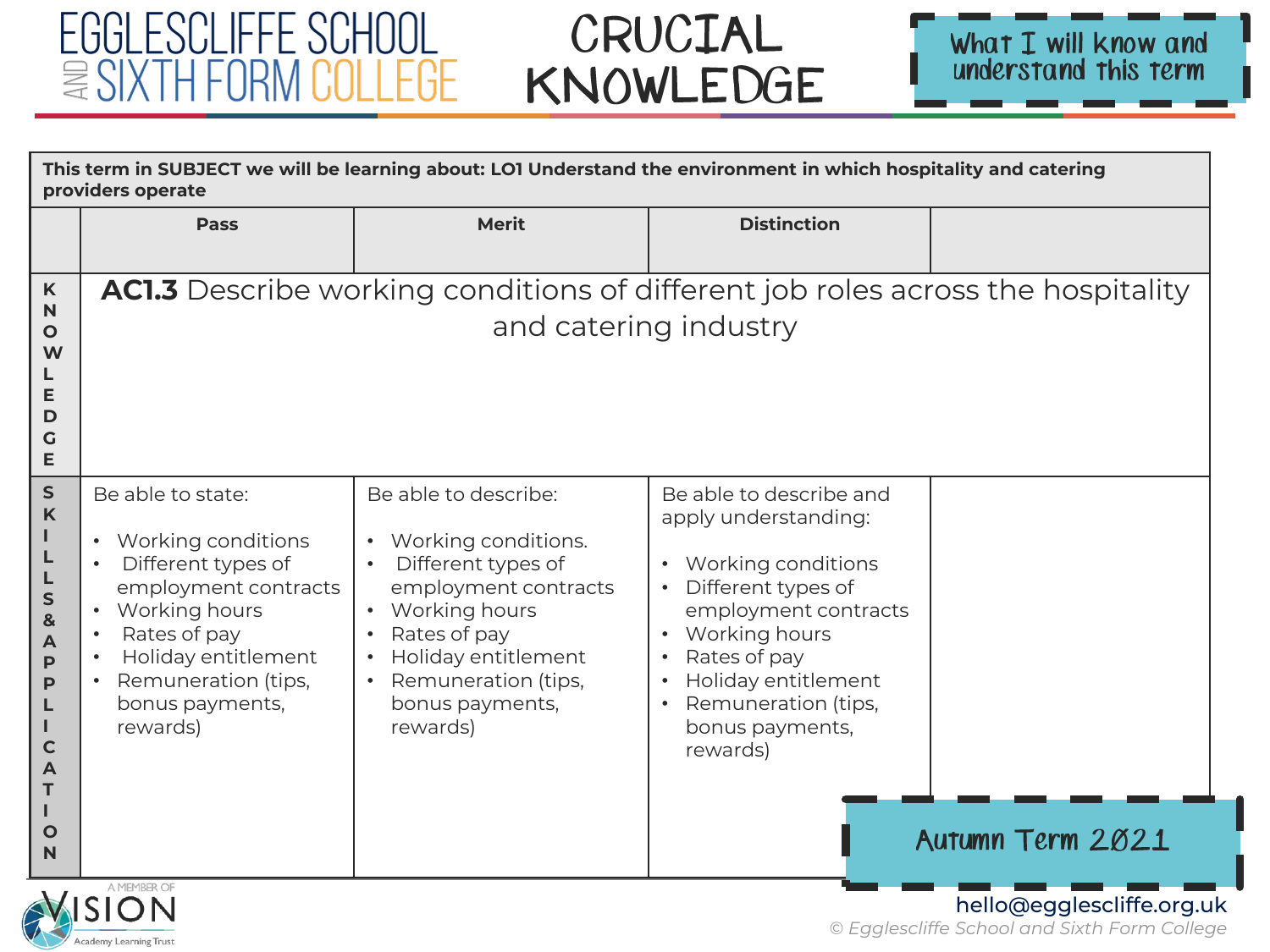



|                                                                                                                                    | This term in SUBJECT we will be learning about: LO1 Understand the environment in which hospitality and catering<br>providers operate |                                                                                                                   |                                                                                                                                              |  |  |  |
|------------------------------------------------------------------------------------------------------------------------------------|---------------------------------------------------------------------------------------------------------------------------------------|-------------------------------------------------------------------------------------------------------------------|----------------------------------------------------------------------------------------------------------------------------------------------|--|--|--|
|                                                                                                                                    | Pass                                                                                                                                  | <b>Merit</b>                                                                                                      | <b>Distinction</b>                                                                                                                           |  |  |  |
| K<br>N<br>$\mathbf{o}$<br>W<br>L<br>E<br>D<br>G<br>E                                                                               |                                                                                                                                       | AC1.4 Explain factors affecting the success of hospitality and catering<br>providers                              |                                                                                                                                              |  |  |  |
| ${\sf S}$<br>$\boldsymbol{\mathsf{K}}$<br>L<br>L<br>L<br>S<br>&<br>A<br>P<br>P<br>L<br>I.<br>$\mathbf C$<br>Α<br>т<br>L.<br>O<br>N | Be able to state:<br>Factors<br>$\bullet$<br>Costs<br>$\bullet$<br>Profit<br>$\bullet$<br>Economy                                     | Be able to describe:<br>Factors<br>$\bullet$<br>Costs<br>$\bullet$<br>Profit<br>$\bullet$<br>Economy<br>$\bullet$ | Be able to describe and<br>apply understanding:<br>Factors<br>$\bullet$<br>Costs<br>$\bullet$<br>Profit<br>$\bullet$<br>Economy<br>$\bullet$ |  |  |  |
|                                                                                                                                    | A MEMBER OF<br>Autumn Term 2021<br>Academy Learning Trust                                                                             |                                                                                                                   |                                                                                                                                              |  |  |  |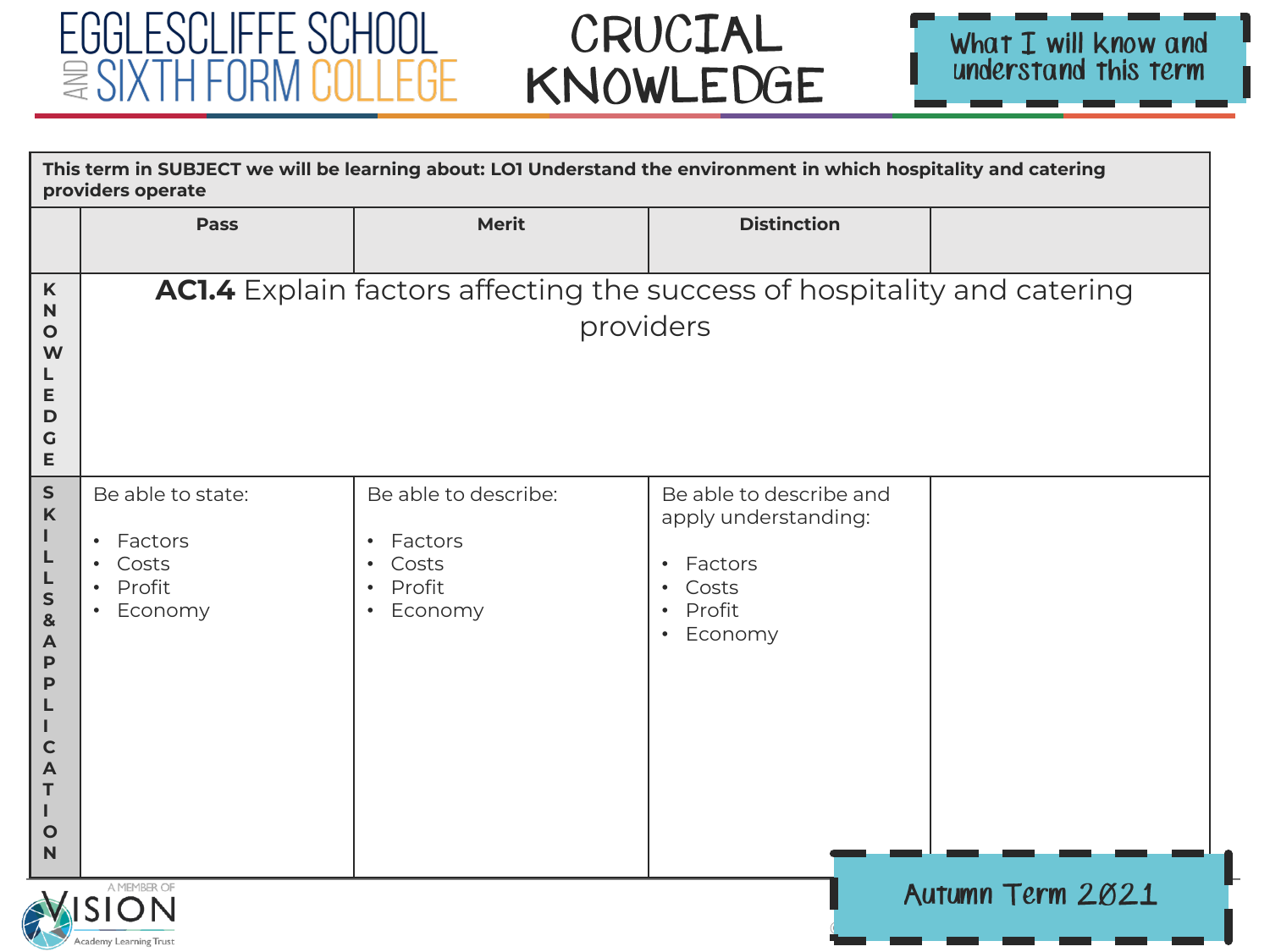#### EGGLESCLIFFE SCHOOL  $\equiv \text{SIXTH FORM COLLEGE}$

Academy Learning Trust

## CRUCIAL KNOWLEDGE



| This term in SUBJECT we will be learning about: LO2 Understand how hospitality and catering provision operates           |                                                                                                                                                                                                                                |                                                                                                                                                                                                                         |                                                                                                                                                                                                                                                                                                             |                  |
|--------------------------------------------------------------------------------------------------------------------------|--------------------------------------------------------------------------------------------------------------------------------------------------------------------------------------------------------------------------------|-------------------------------------------------------------------------------------------------------------------------------------------------------------------------------------------------------------------------|-------------------------------------------------------------------------------------------------------------------------------------------------------------------------------------------------------------------------------------------------------------------------------------------------------------|------------------|
|                                                                                                                          | <b>Pass</b>                                                                                                                                                                                                                    | <b>Merit</b>                                                                                                                                                                                                            | <b>Distinction</b>                                                                                                                                                                                                                                                                                          |                  |
| K<br>N<br>O<br>W<br>L<br>Е<br>D<br>G<br>E                                                                                |                                                                                                                                                                                                                                | AC2.1 Describe the operation of the kitchen<br><b>AC2.2</b> Describe the operation of front of house                                                                                                                    |                                                                                                                                                                                                                                                                                                             |                  |
| ${\sf S}$<br>K<br>L<br>L<br>S<br>$\mathbf{g}$<br>A<br>P<br>P<br>L<br>т<br>$\mathbf C$<br>A<br>T<br>т<br>$\mathbf O$<br>N | Be able to state:<br>• Layout<br>• Work Flow<br>Operational activities<br>Equipment and<br>materials<br>· Stock control<br>• Documentation and<br>administration<br>• Staff allocations<br>Dress code<br>• Safety and security | Be able to describe:<br>Layout<br>Work Flow<br>Operational activities<br>Equipment and<br>materials<br>Stock control<br>Documentation and<br>administration<br>• Staff allocations<br>Dress code<br>Safety and security | Be able to describe and<br>apply understanding:<br>Layout<br>$\bullet$<br>Work Flow<br>Operational activities<br>Equipment and<br>materials<br>Stock control<br>$\bullet$<br>Documentation and<br>administration<br><b>Staff allocations</b><br>Dress code<br>$\bullet$<br>Safety and security<br>$\bullet$ |                  |
|                                                                                                                          | A MEMBER OF                                                                                                                                                                                                                    |                                                                                                                                                                                                                         |                                                                                                                                                                                                                                                                                                             | Autumn Term 2021 |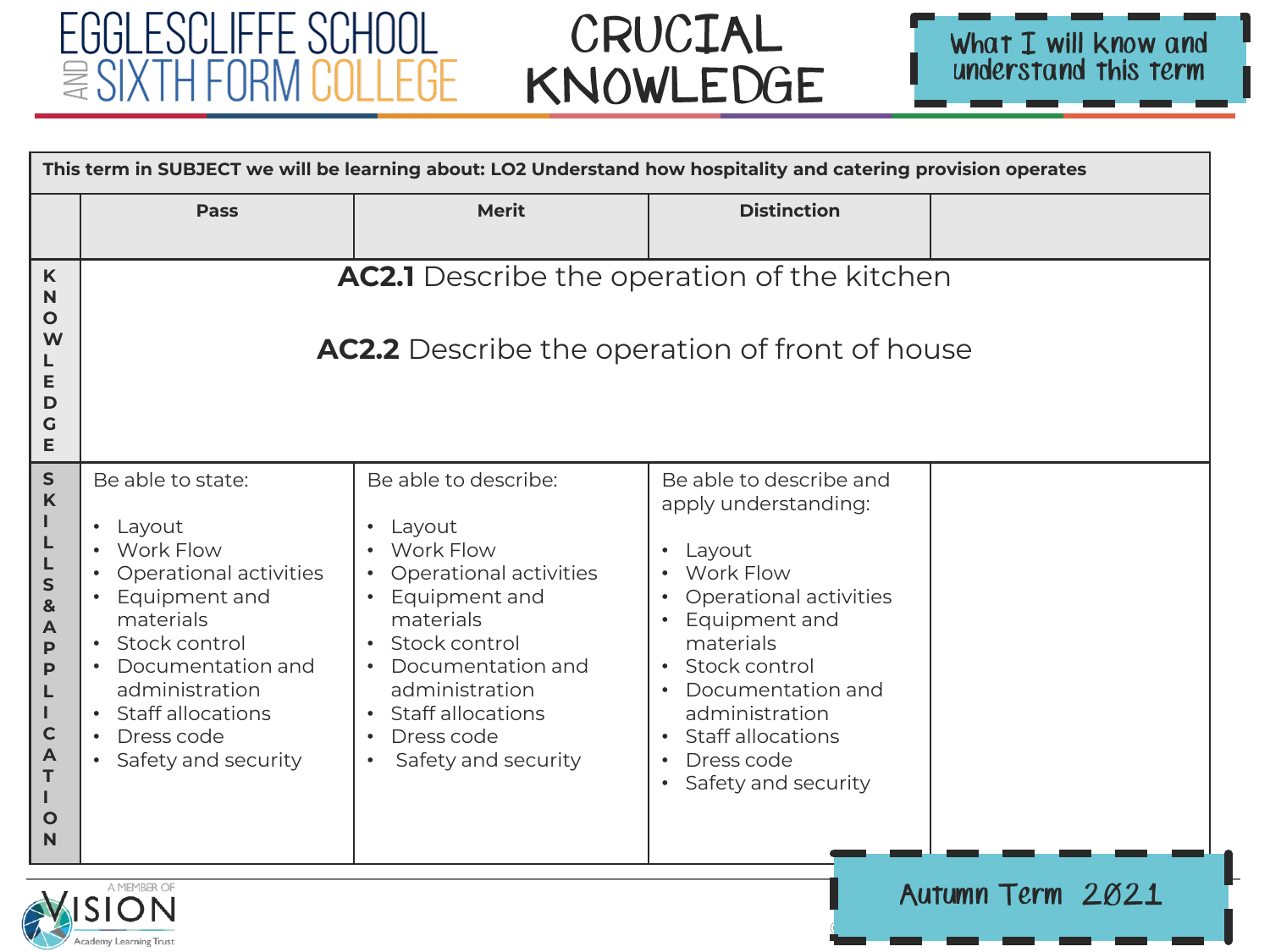# CRUCIAL KNOWLEDGE



| This term in SUBJECT we will be learning about                                                                         |                                                                                                                                                                                                                                           |                                                                                                                                                                                                                                                        |                                                                                                                                                                                                                                                                                                |                  |
|------------------------------------------------------------------------------------------------------------------------|-------------------------------------------------------------------------------------------------------------------------------------------------------------------------------------------------------------------------------------------|--------------------------------------------------------------------------------------------------------------------------------------------------------------------------------------------------------------------------------------------------------|------------------------------------------------------------------------------------------------------------------------------------------------------------------------------------------------------------------------------------------------------------------------------------------------|------------------|
|                                                                                                                        | <b>Pass</b>                                                                                                                                                                                                                               | <b>Merit</b>                                                                                                                                                                                                                                           | <b>Distinction</b>                                                                                                                                                                                                                                                                             |                  |
| K<br>N<br>Ο<br>W<br>Е<br>D<br>G<br>Е                                                                                   |                                                                                                                                                                                                                                           | <b>AC2.3</b> Explain how hospitality and catering provision meet customer<br>requirements                                                                                                                                                              |                                                                                                                                                                                                                                                                                                |                  |
| ${\sf S}$<br>$\boldsymbol{\mathsf{K}}$<br>S<br>&<br>A<br>P<br>P<br>L<br>Т<br>$\mathbf C$<br>A<br>T<br>$\mathbf O$<br>N | Be able to state:<br><b>Customer</b><br>Leisure<br>Business/corporate<br>Local residents<br><b>Requirements</b><br>Customer needs<br>Customer<br>$\bullet$<br>expectations<br>Customer trends<br>Equality<br>Customer rights<br>$\bullet$ | Be able to describe:<br><b>Customer</b><br>Leisure<br>Business/corporate<br>Local residents<br><b>Requirements</b><br>Customer needs<br>Customer expectations<br>$\bullet$<br>Customer trends<br>$\bullet$<br>Equality<br>Customer rights<br>$\bullet$ | Be able to describe and<br>apply understanding:<br><b>Customer</b><br>Leisure<br>$\bullet$<br>Business/corporate<br>Local residents<br>$\bullet$<br><b>Requirements</b><br>Customer needs<br>Customer expectations<br>Customer trends<br>Equality<br>$\bullet$<br>Customer rights<br>$\bullet$ |                  |
|                                                                                                                        | A MEMBER OF<br>SION                                                                                                                                                                                                                       |                                                                                                                                                                                                                                                        |                                                                                                                                                                                                                                                                                                | Autumn Term 2021 |

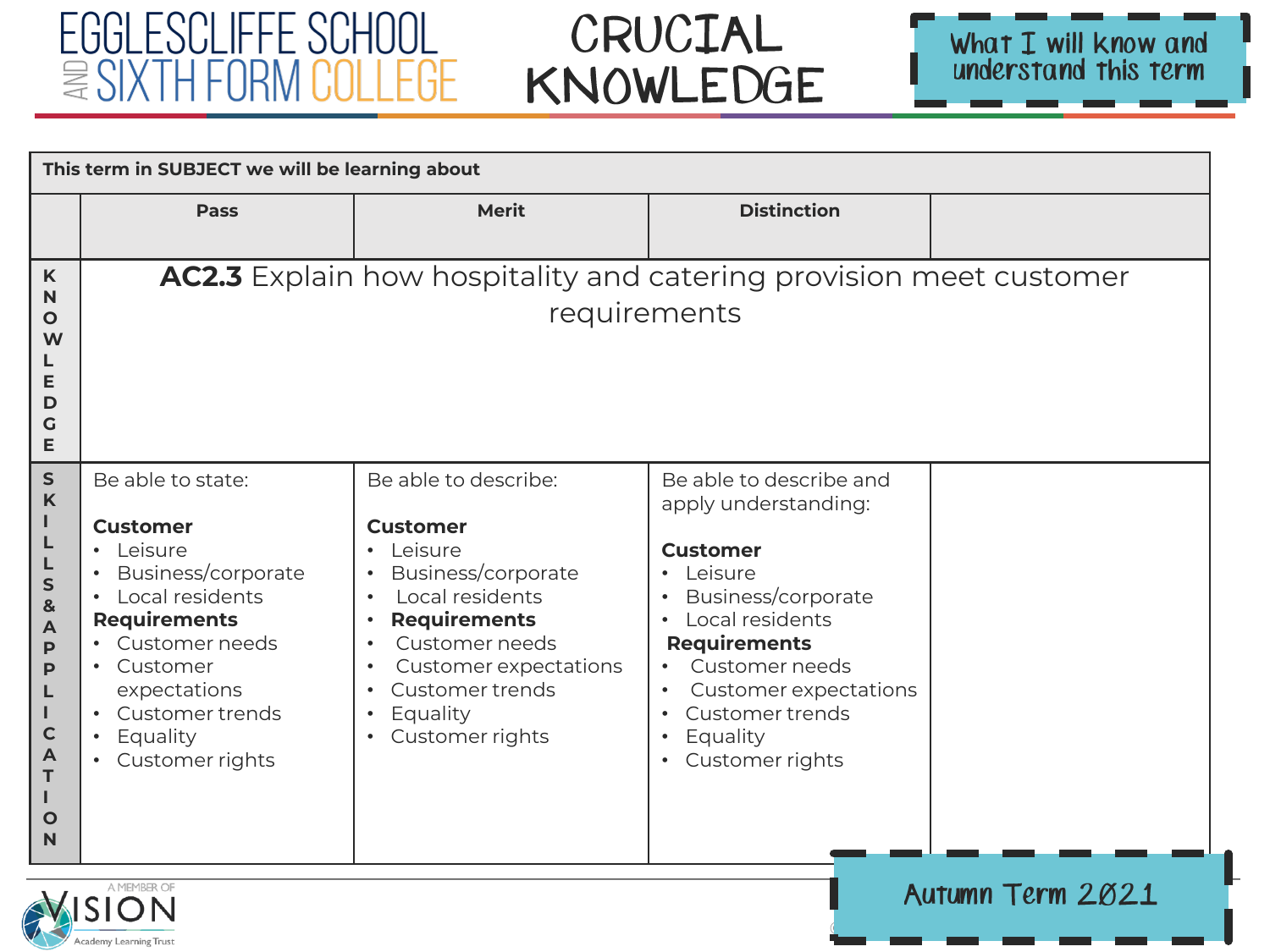

| This term in SUBJECT we will be learning about: LO3 Understand how hospitality and catering provision meets health and<br>safety requirements                                 |                                                                                                                                                                                                                                                                                                                                                                                                               |                                                                                                                                                                                                                                                                                                                                                                                                                                                                       |                                                                                                                                                                                                                                                                                                                                                                                                                                                            |  |
|-------------------------------------------------------------------------------------------------------------------------------------------------------------------------------|---------------------------------------------------------------------------------------------------------------------------------------------------------------------------------------------------------------------------------------------------------------------------------------------------------------------------------------------------------------------------------------------------------------|-----------------------------------------------------------------------------------------------------------------------------------------------------------------------------------------------------------------------------------------------------------------------------------------------------------------------------------------------------------------------------------------------------------------------------------------------------------------------|------------------------------------------------------------------------------------------------------------------------------------------------------------------------------------------------------------------------------------------------------------------------------------------------------------------------------------------------------------------------------------------------------------------------------------------------------------|--|
|                                                                                                                                                                               | <b>Pass</b>                                                                                                                                                                                                                                                                                                                                                                                                   | <b>Merit</b>                                                                                                                                                                                                                                                                                                                                                                                                                                                          | <b>Distinction</b>                                                                                                                                                                                                                                                                                                                                                                                                                                         |  |
| K<br>$\mathsf{N}$<br>O<br>W<br>L<br>E<br>D<br>G<br>E                                                                                                                          |                                                                                                                                                                                                                                                                                                                                                                                                               | <b>AC3.1</b> Describe personal safety responsibilities in the workplace                                                                                                                                                                                                                                                                                                                                                                                               |                                                                                                                                                                                                                                                                                                                                                                                                                                                            |  |
| ${\sf S}$<br>$\mathsf{K}$<br>т<br>L<br>L<br>$\mathsf{s}$<br>&<br>$\blacktriangle$<br>P<br>$\mathbf{P}$<br>L<br>н<br>$\mathbf C$<br>A<br>T<br>т<br>$\mathbf{o}$<br>$\mathbb N$ | Be able to state:<br>Responsibilities<br>Of employees<br>• Of employers In<br>relation to<br>• Health and Safety at<br><b>Work Act</b><br>Reporting of Injuries,<br>Diseases and<br>Dangerous<br>Occurrences<br>Regulations (RIDDOR)<br><b>Control of Substances</b><br>$\bullet$<br>Hazardous to Health<br>Regulations (COSHH)<br>Manual Handling<br>Operations<br>Regulations<br><b>Personal Protective</b> | Be able to describe:<br>Responsibilities<br>Of employees<br>Of employers In relation<br>to<br>Health and Safety at<br>Work Act<br>Reporting of Injuries,<br>$\bullet$<br>Diseases and Dangerous<br>Occurrences<br>Regulations (RIDDOR)<br><b>Control of Substances</b><br>Hazardous to Health<br>Regulations (COSHH)<br><b>Manual Handling</b><br>$\bullet$<br><b>Operations Regulations</b><br><b>Personal Protective</b><br>Equipment at Work<br>Requlations (PPFR) | Be able to describe and<br>apply understanding:<br>Responsibilities<br>$\bullet$<br>Of employees $\Box$ Of<br>employers In relation to<br>Health and Safety at<br>Work Act<br>Reporting of Injuries,<br>Diseases and<br>Dangerous<br>Occurrences<br>Regulations (RIDDOR)<br><b>Control of Substances</b><br>Hazardous to Health<br>Regulations (COSHH)<br>Manual Handling<br><b>Operations Regulations</b><br><b>Personal Protective</b><br>Fauipment at W |  |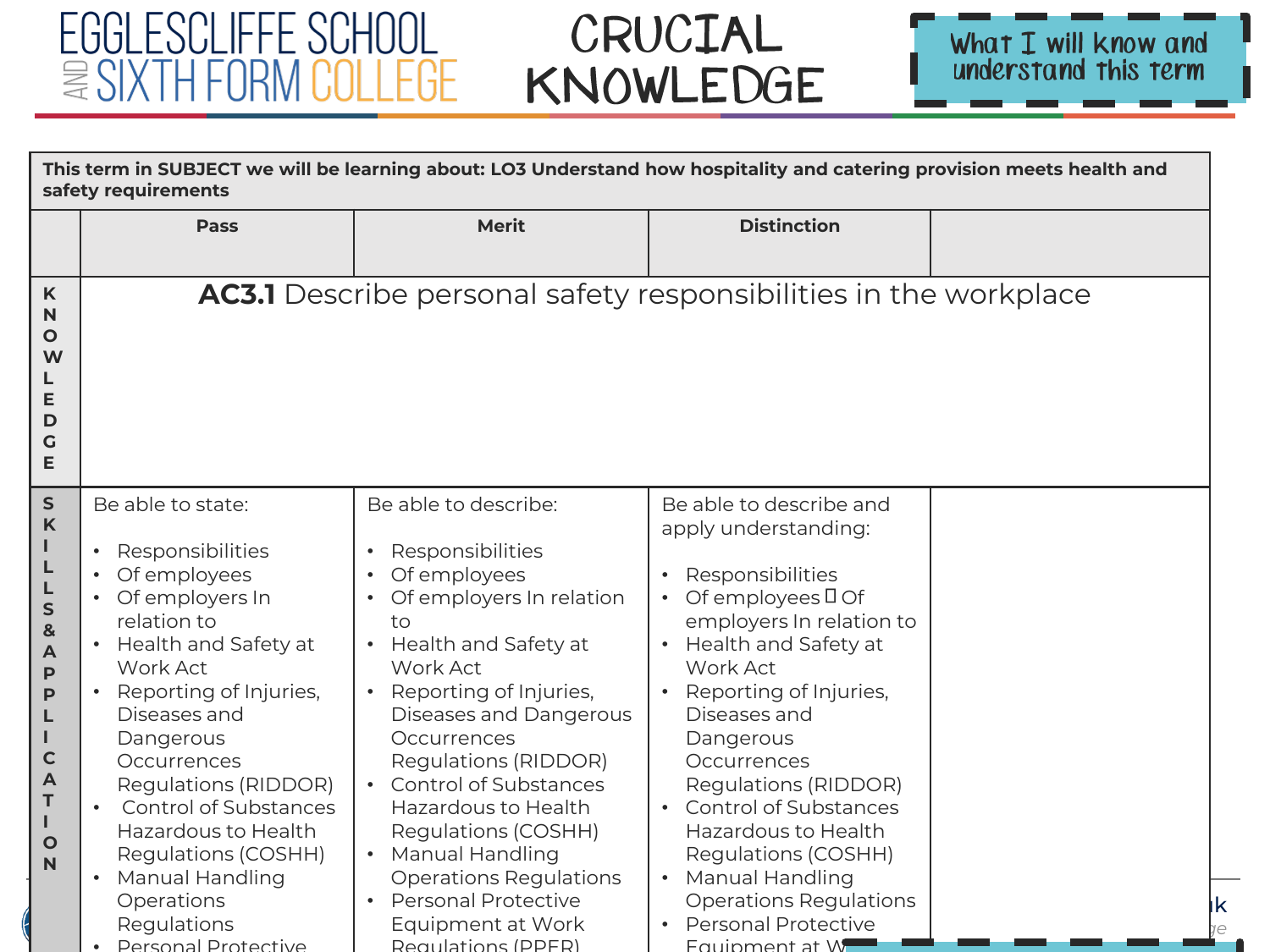

| This term in SUBJECT we will be learning about: LO3 Understand how hospitality and catering provision meets health and<br>safety requirements |                                                                                                                                                                                               |                                                                                                                                                                                                                          |                                                                                                                                                                                                                  |  |  |
|-----------------------------------------------------------------------------------------------------------------------------------------------|-----------------------------------------------------------------------------------------------------------------------------------------------------------------------------------------------|--------------------------------------------------------------------------------------------------------------------------------------------------------------------------------------------------------------------------|------------------------------------------------------------------------------------------------------------------------------------------------------------------------------------------------------------------|--|--|
|                                                                                                                                               | Pass                                                                                                                                                                                          | <b>Merit</b>                                                                                                                                                                                                             | <b>Distinction</b>                                                                                                                                                                                               |  |  |
| $\boldsymbol{\mathsf{K}}$<br>N<br>$\mathbf O$<br>W<br>Е<br>D<br>G<br>E                                                                        |                                                                                                                                                                                               | AC3.2 Identify risks to personal safety in hospitality and catering                                                                                                                                                      |                                                                                                                                                                                                                  |  |  |
| ${\sf S}$<br>$\mathsf K$<br>S<br>&<br>A<br>P<br>P<br>C<br>A<br>T<br>$\mathbf O$<br>N                                                          | To be able to state:<br><b>Risks</b><br>• To health<br>To security<br>Level of risk (low,<br>$\bullet$<br>medium, high) in<br>relation to employers,<br>employees, suppliers<br>and customers | To be able to describe:<br><b>Risks</b><br>To health<br>$\bullet$<br>To security<br>$\bullet$<br>Level of risk (low,<br>$\bullet$<br>medium, high) in<br>relation to employers,<br>employees, suppliers<br>and customers | To be able to describe and<br>apply understanding:<br><b>Risks</b><br>• To health<br>• To security<br>Level of risk (low,<br>medium, high) in<br>relation to employers,<br>employees, suppliers<br>and customers |  |  |
|                                                                                                                                               | A MEMBER OF<br>Spring Term 2022<br>Academy Learning Trust                                                                                                                                     |                                                                                                                                                                                                                          |                                                                                                                                                                                                                  |  |  |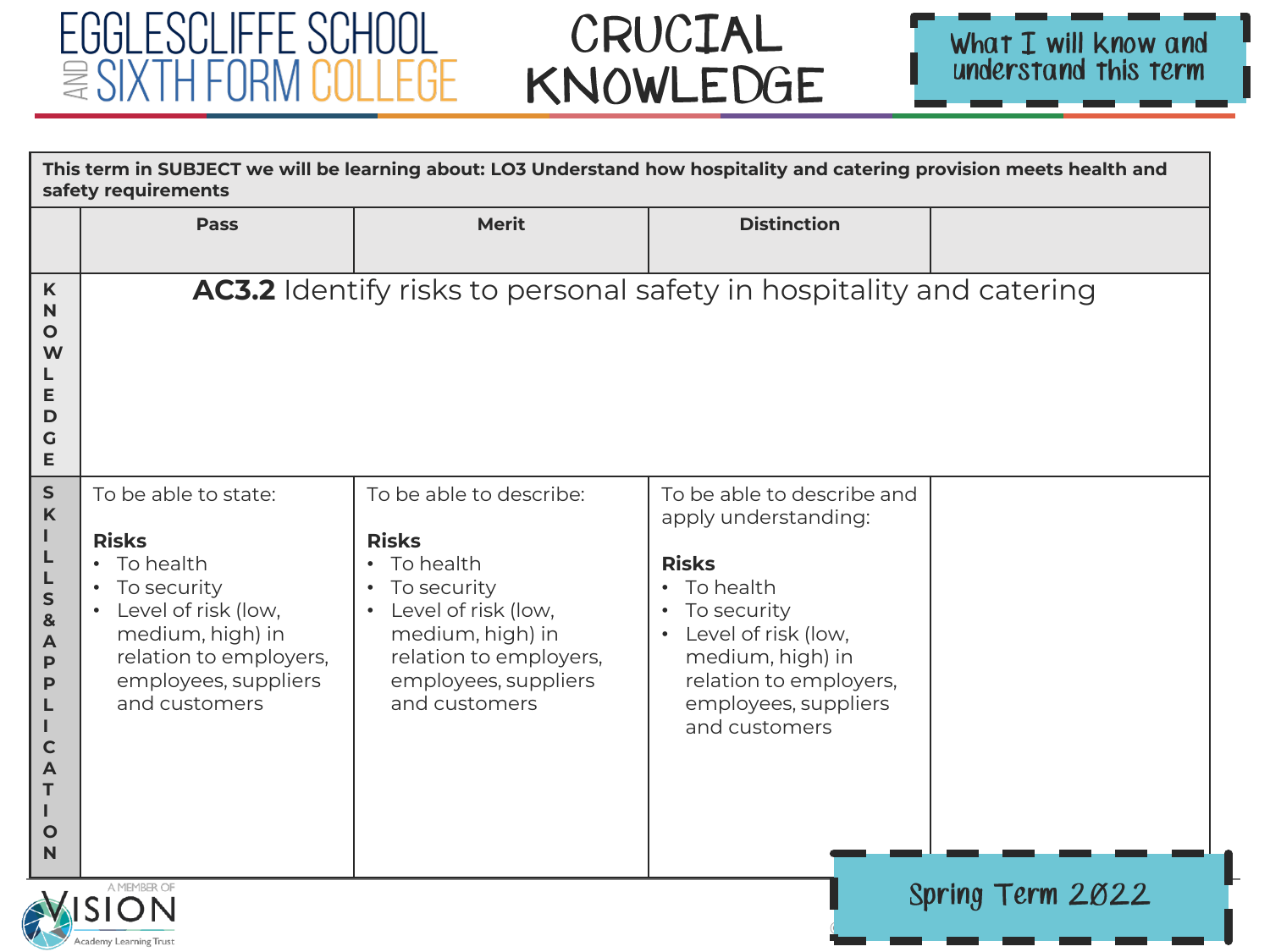



| This term in SUBJECT we will be learning about: LO3 Understand how hospitality and catering provision meets health and<br>safety requirements |                                                                                           |                                                                                                         |                                                                                                                                                 |  |  |
|-----------------------------------------------------------------------------------------------------------------------------------------------|-------------------------------------------------------------------------------------------|---------------------------------------------------------------------------------------------------------|-------------------------------------------------------------------------------------------------------------------------------------------------|--|--|
|                                                                                                                                               | <b>Pass</b>                                                                               | <b>Merit</b>                                                                                            | <b>Distinction</b>                                                                                                                              |  |  |
| $\boldsymbol{\mathsf{K}}$<br>N<br>$\mathbf O$<br>W<br>E<br>D<br>$\mathbf G$<br>E                                                              |                                                                                           | <b>AC3.3</b> Recommend personal safety control measures for hospitality and<br>catering provision       |                                                                                                                                                 |  |  |
| ${\sf S}$<br>K<br>ı<br>L<br>S<br>$\mathbf{g}$<br>A<br>P<br>P<br>$\mathbf C$<br>A<br>Т<br>O<br>N                                               | To be able to state:<br>• Control measures<br>For employees<br>For customers<br>$\bullet$ | To be able to describe:<br>Control measures<br>$\bullet$<br>For employees<br>$\bullet$<br>For customers | To be able to describe and<br>apply understanding.<br>Control measures<br>$\bullet$<br>For employees<br>$\bullet$<br>For customers<br>$\bullet$ |  |  |
|                                                                                                                                               | Spring Term 2022<br>Academy Learning Trust                                                |                                                                                                         |                                                                                                                                                 |  |  |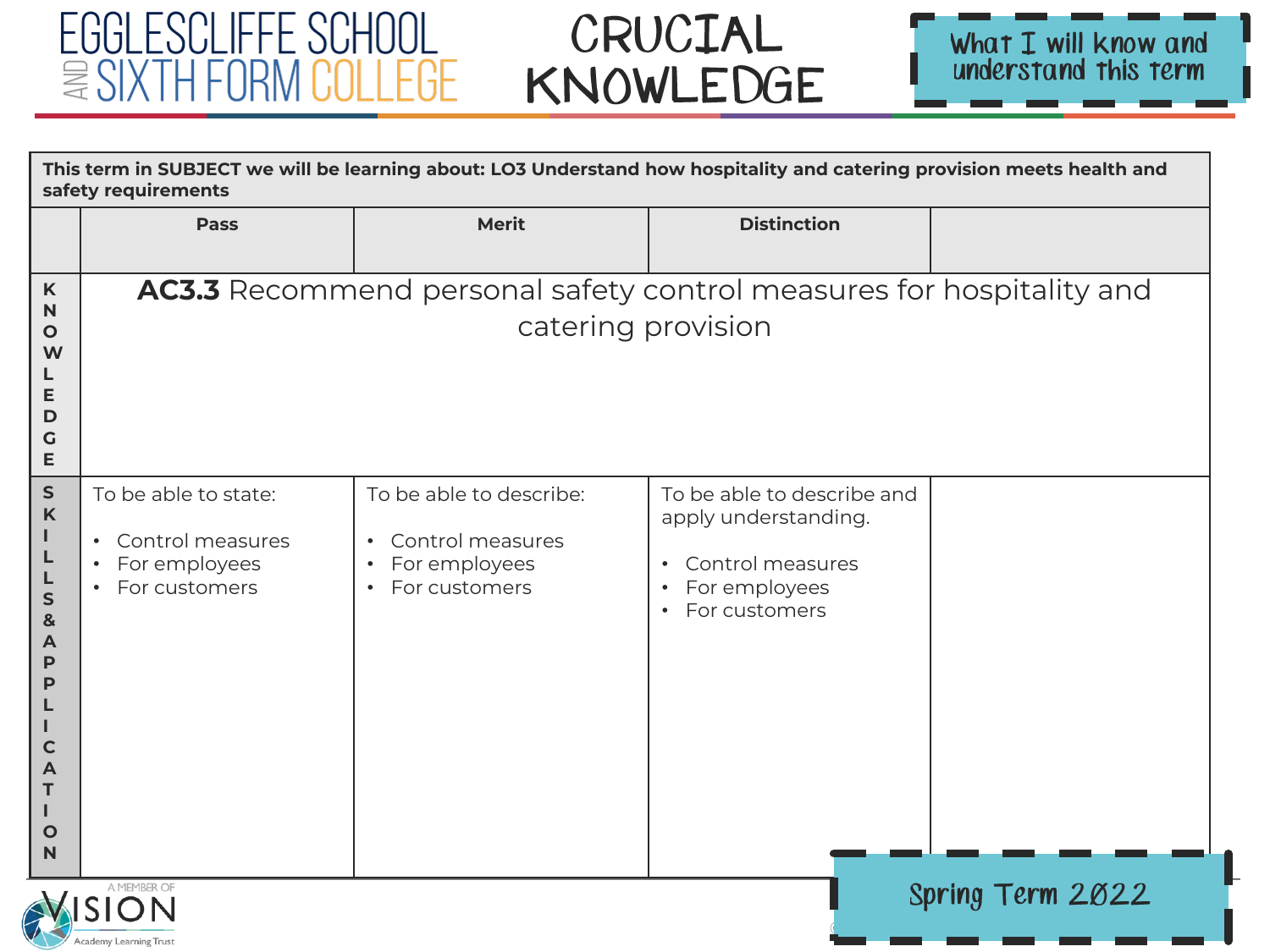**PIDIL** Academy Learning Trust

## CRUCIAL KNOWLEDGE



| This term in SUBJECT we will be learning about: LO4 Know how food can cause ill health                      |                                                                                                                                                                                                                     |                                                                                                                                                                                                                                     |                                                                                                                                                                                                                                                         |                  |
|-------------------------------------------------------------------------------------------------------------|---------------------------------------------------------------------------------------------------------------------------------------------------------------------------------------------------------------------|-------------------------------------------------------------------------------------------------------------------------------------------------------------------------------------------------------------------------------------|---------------------------------------------------------------------------------------------------------------------------------------------------------------------------------------------------------------------------------------------------------|------------------|
|                                                                                                             | <b>Pass</b>                                                                                                                                                                                                         | <b>Merit</b>                                                                                                                                                                                                                        | <b>Distinction</b>                                                                                                                                                                                                                                      |                  |
| K<br>N<br>$\mathbf O$<br>W<br>L<br>E<br>D<br>G<br>Е                                                         |                                                                                                                                                                                                                     | <b>AC4.1</b> Describe food related causes of ill health                                                                                                                                                                             |                                                                                                                                                                                                                                                         |                  |
| S<br>K<br>L<br>L<br>L<br>S<br>&<br>A<br>P<br>P<br>L<br>$\mathbf{I}$<br>$\mathbf C$<br>A<br>T<br>L<br>O<br>N | To be able to state:<br>Causes<br><b>Bacteria</b><br>$\bullet$<br>Microbes<br>Chemicals<br>$\bullet$<br>Metals<br>$\bullet$<br>Poisonous plants<br>$\bullet$<br>Allergies<br>$\bullet$<br>Intolerances<br>$\bullet$ | To be able to describe:<br>Causes<br><b>Bacteria</b><br>$\bullet$<br>Microbes<br>$\bullet$<br>Chemicals<br>$\bullet$<br>Metals<br>$\bullet$<br>Poisonous plants<br>$\bullet$<br>Allergies<br>$\bullet$<br>Intolerances<br>$\bullet$ | To be able to describe and<br>apply understanding:<br>Causes<br>Bacteria<br>$\bullet$<br>Microbes<br>$\bullet$<br>Chemicals<br>$\bullet$<br>Metals<br>$\bullet$<br>Poisonous plants<br>$\bullet$<br>Allergies<br>$\bullet$<br>Intolerances<br>$\bullet$ |                  |
|                                                                                                             | A MEMBER OF<br>WISION                                                                                                                                                                                               |                                                                                                                                                                                                                                     |                                                                                                                                                                                                                                                         | Spring Term 2022 |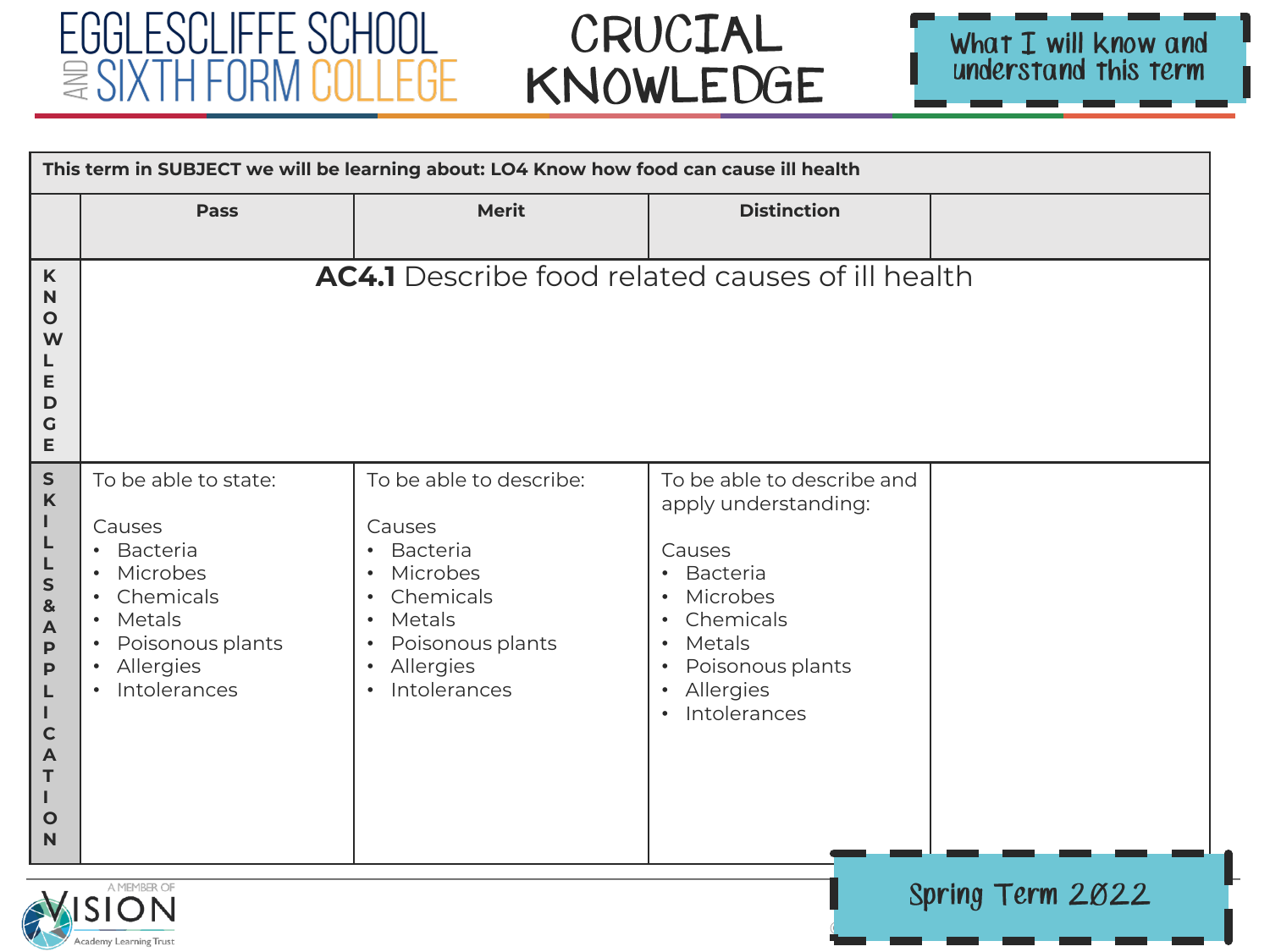

| This term in SUBJECT we will be learning about: LO4 Know how food can cause ill health                                   |                                                                                                                                                                                                                                                                                                                                                                   |                                                                                                                                                                                                                                                                                                                                                                  |                                                                                                                                                                                                                                                                                                                                                                                   |                  |
|--------------------------------------------------------------------------------------------------------------------------|-------------------------------------------------------------------------------------------------------------------------------------------------------------------------------------------------------------------------------------------------------------------------------------------------------------------------------------------------------------------|------------------------------------------------------------------------------------------------------------------------------------------------------------------------------------------------------------------------------------------------------------------------------------------------------------------------------------------------------------------|-----------------------------------------------------------------------------------------------------------------------------------------------------------------------------------------------------------------------------------------------------------------------------------------------------------------------------------------------------------------------------------|------------------|
|                                                                                                                          | <b>Pass</b>                                                                                                                                                                                                                                                                                                                                                       | <b>Merit</b>                                                                                                                                                                                                                                                                                                                                                     | <b>Distinction</b>                                                                                                                                                                                                                                                                                                                                                                |                  |
| $\mathsf{K}$<br>N<br>Ο<br>W<br>E<br>D<br>G<br>E                                                                          |                                                                                                                                                                                                                                                                                                                                                                   | AC4.2 Describe the role and responsibilities of the Environmental Health<br>Officer (EHO)                                                                                                                                                                                                                                                                        |                                                                                                                                                                                                                                                                                                                                                                                   |                  |
| ${\sf S}$<br>K<br>L<br>S<br>&<br>A<br>P<br>P<br>L<br>т<br>$\mathbf C$<br>$\blacktriangle$<br>T<br>L<br>$\mathbf{o}$<br>N | To be able to state:<br>Role<br>• Enforcing<br>environmental health<br>laws<br>Responsibilities<br>• Inspecting business<br>for food safety<br>standards<br>• Follow up complaints<br>• Follow up outbreaks of<br>food poisoning<br>• Collecting samples for<br>testing<br>• Giving evidence in<br>prosecutions<br>• Maintaining evidence<br>• Submitting reports | To be able to apply:<br>Role<br>• Enforcing environmental<br>health laws<br>Responsibilities<br>• Inspecting business for<br>food safety standards<br>Follow up complaints<br>$\bullet$<br>Follow up outbreaks of<br>food poisoning<br>• Collecting samples for<br>testing<br>• Giving evidence in<br>prosecutions<br>Maintaining evidence<br>Submitting reports | To be able to describe and<br>apply understanding:<br>Role<br>• Enforcing<br>environmental health<br>laws<br>Responsibilities<br>Inspecting business for<br>food safety standards<br>Follow up complaints<br>Follow up outbreaks of<br>food poisoning<br>Collecting samples for<br>testing<br>Giving evidence in<br>prosecutions<br>Maintaining ev<br>Submitting rep<br>$\bullet$ | Spring Term 2022 |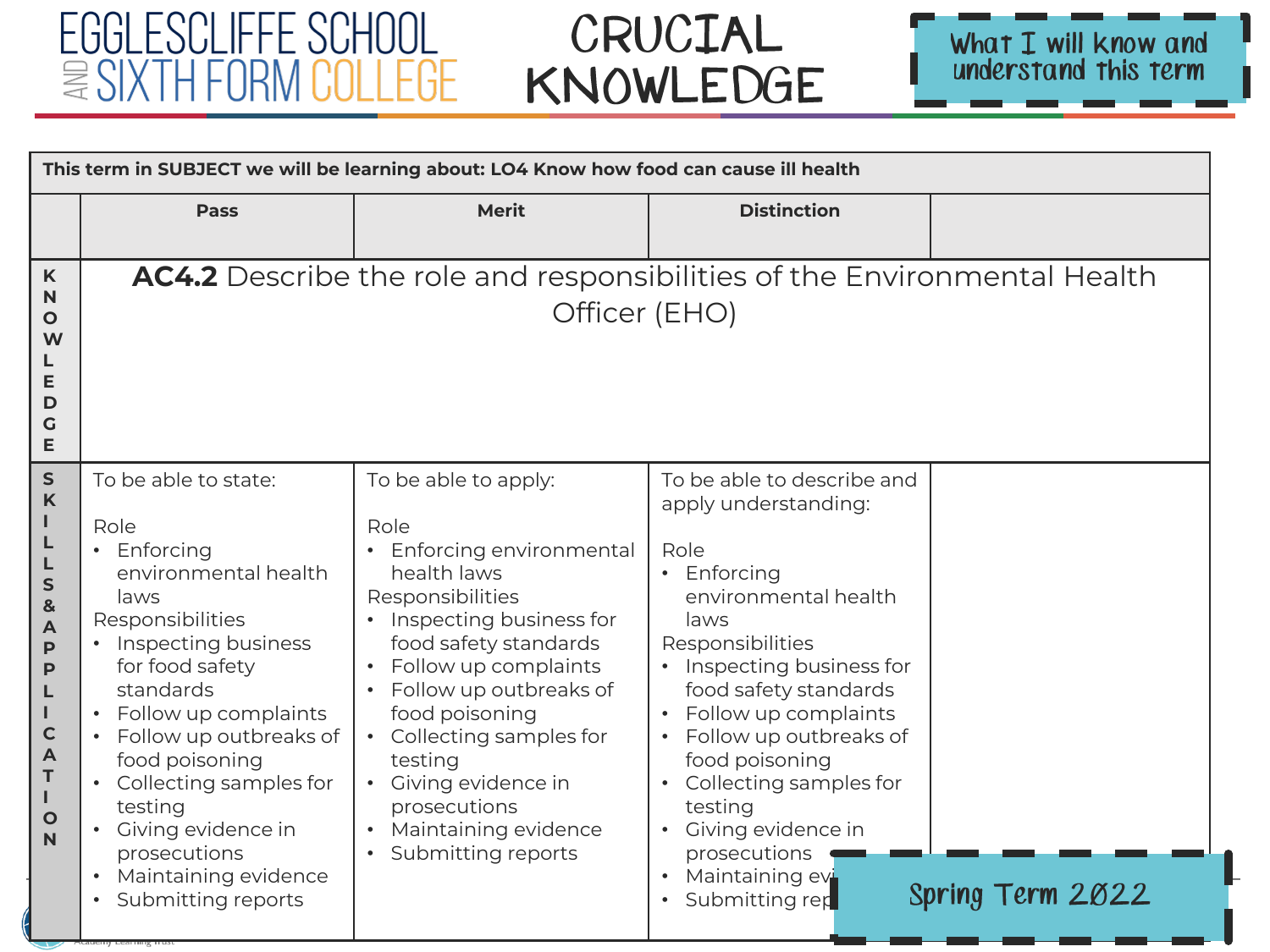# CRUCIAL KNOWLEDGE



| This term in SUBJECT we will be learning about: LO4 Know how food can cause ill health                                                              |                                                                                                                                                   |                                                                                                                                                                         |                                                                                                                                                                      |  |
|-----------------------------------------------------------------------------------------------------------------------------------------------------|---------------------------------------------------------------------------------------------------------------------------------------------------|-------------------------------------------------------------------------------------------------------------------------------------------------------------------------|----------------------------------------------------------------------------------------------------------------------------------------------------------------------|--|
|                                                                                                                                                     | <b>Pass</b>                                                                                                                                       | <b>Merit</b>                                                                                                                                                            | <b>Distinction</b>                                                                                                                                                   |  |
| K<br>$\mathbf N$<br>$\mathbf{o}$<br>W<br>L<br>E<br>D<br>$\mathsf{G}$<br>E                                                                           |                                                                                                                                                   | <b>A.3C4</b> Describe food safety legislation                                                                                                                           |                                                                                                                                                                      |  |
| $\sf S$<br>$\boldsymbol{\mathsf{K}}$<br>Т<br>L<br>L<br>S<br>$\mathbf{8}$<br>A<br>P<br>P<br>L<br>т<br>$\mathbf C$<br>A<br>т<br>Ш<br>$\mathbf O$<br>N | To be able to state:<br>Food Safety Act<br>$\bullet$<br>• Food Safety (General<br>Food Hygiene<br>Regulations)<br>• Food Labelling<br>Regulations | To be able to apply:<br>Food Safety Act<br>$\bullet$<br>Food Safety (General<br>$\bullet$<br>Food Hygiene<br>Regulations)<br>Food Labelling<br>$\bullet$<br>Regulations | To be able to describe and<br>apply understanding:<br>• Food Safety Act<br>• Food Safety (General<br>Food Hygiene<br>Regulations)<br>• Food Labelling<br>Regulations |  |



#### hello@egglescliffe.org.uk

\_\_\_\_\_\_\_\_\_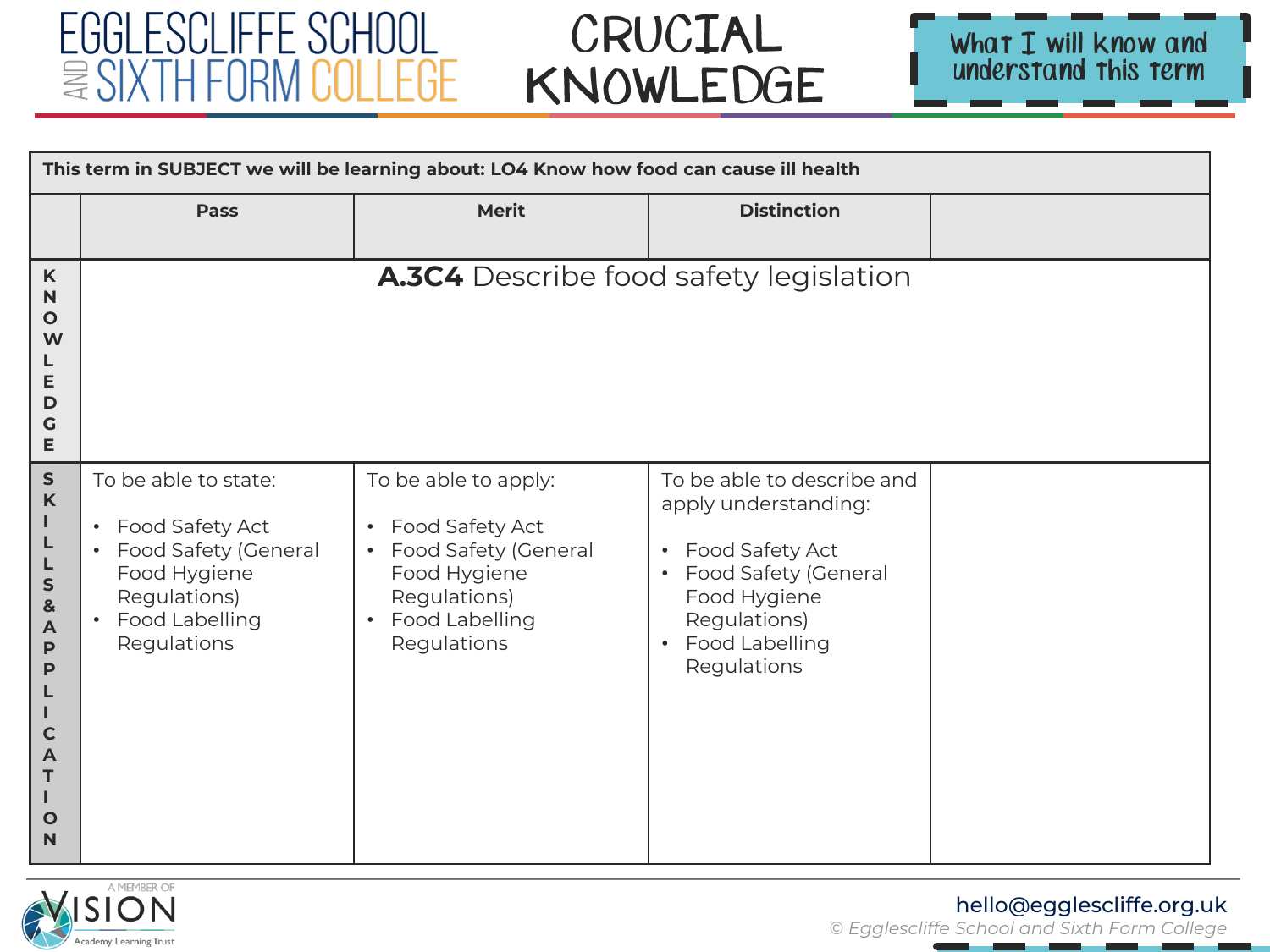Academy Learning Trust

# CRUCIAL KNOWLEDGE



|                                                                                                                 | This term in SUBJECT we will be learning about: LO4 Know how food can cause ill health                                                                                                                             |                                                                                                                                                                                                                           |                                                                                                                                                                                                                                                                      |  |  |
|-----------------------------------------------------------------------------------------------------------------|--------------------------------------------------------------------------------------------------------------------------------------------------------------------------------------------------------------------|---------------------------------------------------------------------------------------------------------------------------------------------------------------------------------------------------------------------------|----------------------------------------------------------------------------------------------------------------------------------------------------------------------------------------------------------------------------------------------------------------------|--|--|
|                                                                                                                 | <b>Pass</b>                                                                                                                                                                                                        | <b>Merit</b>                                                                                                                                                                                                              | <b>Distinction</b>                                                                                                                                                                                                                                                   |  |  |
| $\boldsymbol{\mathsf{K}}$<br>N<br>O<br>W<br>Е<br>D<br>G<br>E                                                    |                                                                                                                                                                                                                    | <b>AC4.4</b> Describe common types of food poisoning                                                                                                                                                                      |                                                                                                                                                                                                                                                                      |  |  |
| ${\sf S}$<br>$\mathsf{K}$<br>S<br>&<br>A<br>$\mathsf{P}$<br>P<br>L<br>$\mathbf C$<br>A<br>т<br>$\mathbf O$<br>N | To be able to state:<br>Campylobacter<br>$\bullet$<br>Salmonella<br>E-coli<br>$\bullet$<br>Clostridium<br>perfringens<br>Listeria<br>$\bullet$<br><b>Bacillius cereus</b><br>Staphylococcus<br>$\bullet$<br>aureus | To be able to apply:<br>Campylobacter<br>$\bullet$<br>Salmonella<br>E-coli<br>$\bullet$<br>Clostridium perfringens<br>$\bullet$<br>Listeria<br>$\bullet$<br><b>Bacillius cereus</b><br>Staphylococcus aureus<br>$\bullet$ | To be able to describe and<br>apply understanding:<br>Campylobacter<br>$\bullet$<br>Salmonella<br>$\bullet$<br>E-coli<br>$\bullet$<br>Clostridium perfringens<br>$\bullet$<br>Listeria<br>$\bullet$<br><b>Bacillius cereus</b><br>Staphylococcus aureus<br>$\bullet$ |  |  |
|                                                                                                                 | A MEMBER OF<br>Spring Term 2022<br><b>MISION</b>                                                                                                                                                                   |                                                                                                                                                                                                                           |                                                                                                                                                                                                                                                                      |  |  |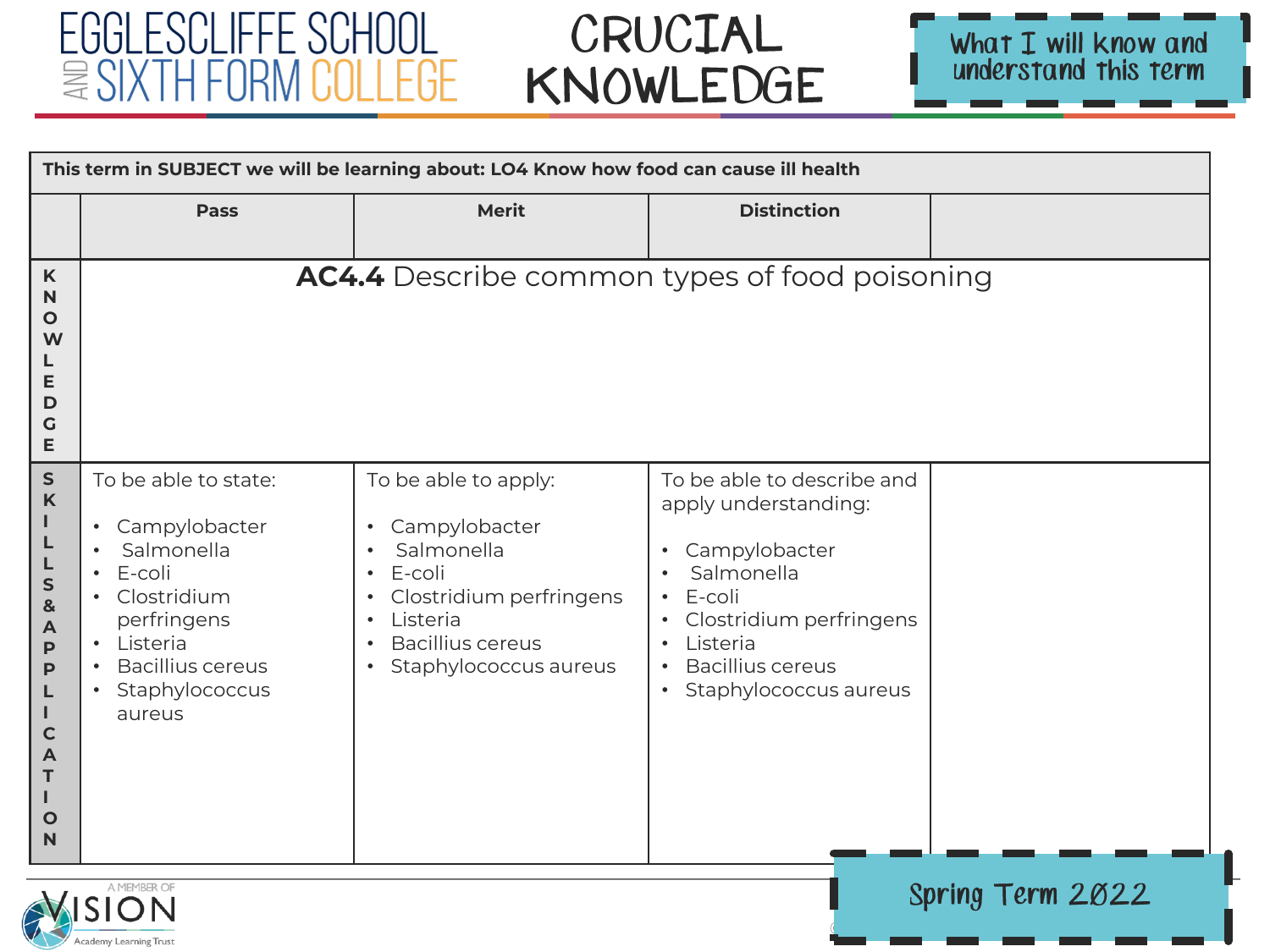# CRUCIAL KNOWLEDGE



|                                                                                                                               | This term in SUBJECT we will be learning about: LO4 Know how food can cause ill health                                                                                  |                                                                                                                                                                                 |                                                                                                                                                                                                  |  |  |
|-------------------------------------------------------------------------------------------------------------------------------|-------------------------------------------------------------------------------------------------------------------------------------------------------------------------|---------------------------------------------------------------------------------------------------------------------------------------------------------------------------------|--------------------------------------------------------------------------------------------------------------------------------------------------------------------------------------------------|--|--|
|                                                                                                                               | <b>Pass</b>                                                                                                                                                             | <b>Merit</b>                                                                                                                                                                    | <b>Distinction</b>                                                                                                                                                                               |  |  |
| K<br>N<br>O<br>W<br>Е<br>D<br>G<br>Е                                                                                          |                                                                                                                                                                         | <b>AC4.5</b> Describe the symptoms of food induced ill health                                                                                                                   |                                                                                                                                                                                                  |  |  |
| ${\sf S}$<br>$\boldsymbol{\mathsf{K}}$<br>S<br>&<br>A<br>$\mathsf{P}$<br>$\mathsf{P}$<br>L<br>$\mathbf C$<br>A<br>т<br>O<br>N | To be able to state:<br>Symptoms<br>• Visible symptoms<br>signs<br>Non-visible symptoms<br>Length of time until<br>symptoms appear<br>Duration of symptoms<br>$\bullet$ | To be able to apply:<br>Symptoms<br>Visible symptoms signs<br>Non-visible symptoms<br>Length of time until<br>$\bullet$<br>symptoms appear<br>Duration of symptoms<br>$\bullet$ | To be able to describe and<br>apply understanding:<br>Symptoms<br>Visible symptoms signs<br>Non-visible symptoms<br>Length of time until<br>symptoms appear<br>Duration of symptoms<br>$\bullet$ |  |  |
|                                                                                                                               | A MEMBER OF<br>Spring Term 2022                                                                                                                                         |                                                                                                                                                                                 |                                                                                                                                                                                                  |  |  |

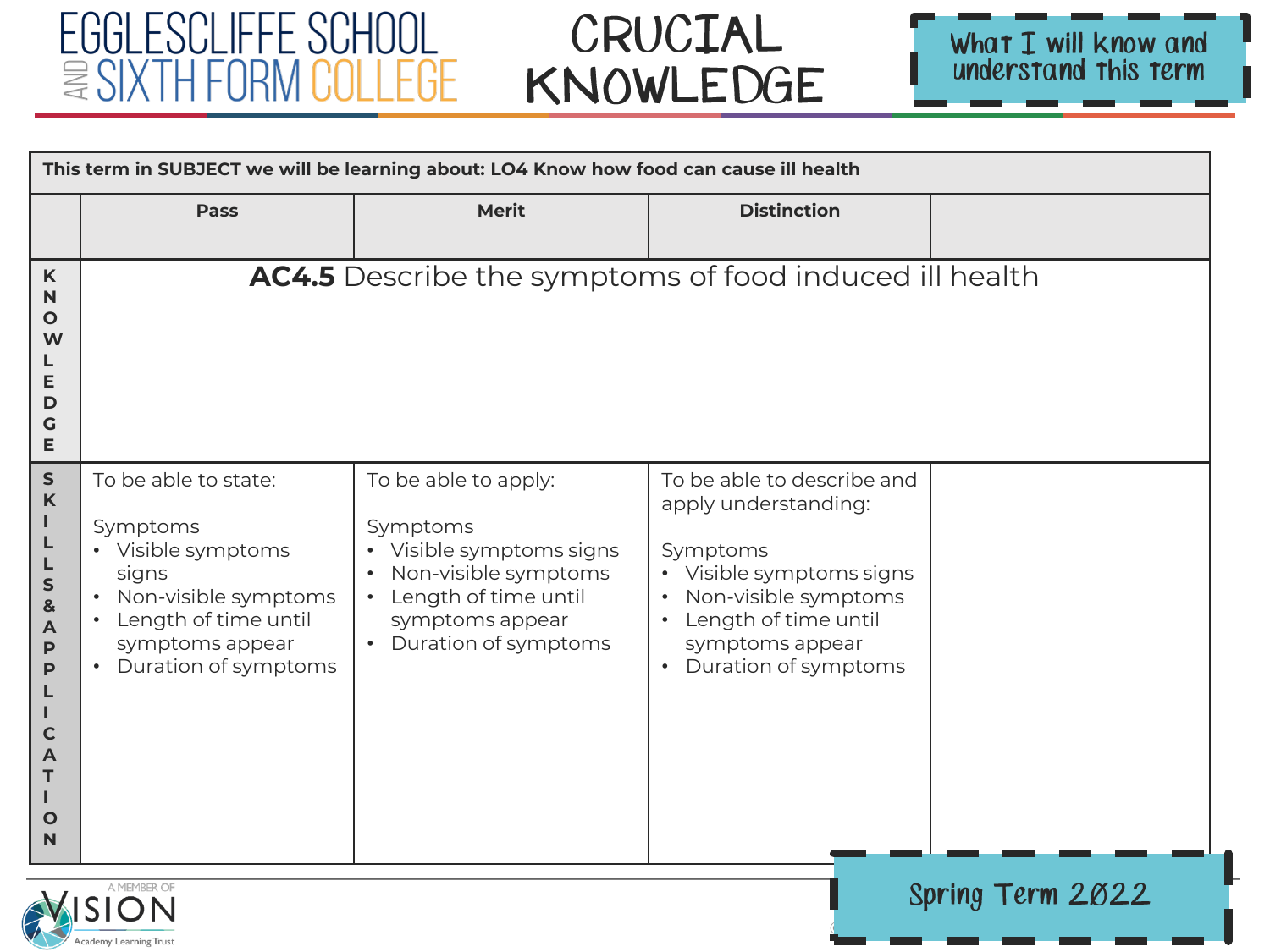Academy Learning Trust

# CRUCIAL KNOWLEDGE



|                                                                                                                                        | This term in SUBJECT we will be learning about: LO5 Be able to propose a hospitality and catering provision to meet specific<br>requirements                                                                                       |                                                                                                                                                                                                                             |                                                                                                                                                                                                                                                         |                  |
|----------------------------------------------------------------------------------------------------------------------------------------|------------------------------------------------------------------------------------------------------------------------------------------------------------------------------------------------------------------------------------|-----------------------------------------------------------------------------------------------------------------------------------------------------------------------------------------------------------------------------|---------------------------------------------------------------------------------------------------------------------------------------------------------------------------------------------------------------------------------------------------------|------------------|
|                                                                                                                                        | <b>Pass</b>                                                                                                                                                                                                                        | <b>Merit</b>                                                                                                                                                                                                                | <b>Distinction</b>                                                                                                                                                                                                                                      |                  |
| K<br>N<br>O<br>W<br>Е<br>D<br>G<br>Е                                                                                                   |                                                                                                                                                                                                                                    | <b>C5.1</b> Review options for hospitality and catering provision                                                                                                                                                           |                                                                                                                                                                                                                                                         |                  |
| $\mathsf{s}$<br>K<br>ı<br>L<br>L<br>S<br>$\mathbf{g}$<br>A<br>$\mathsf{P}$<br>P<br>L<br>п<br>$\mathbf C$<br>A<br>Т<br>$\mathbf O$<br>N | To be able to state:<br>Review<br>Summarise different<br>options<br>• Advantages/disadvant<br>ages of different<br>options<br>• Use of supporting<br>information which<br>justify how this meets<br>specified needs<br>A MEMBER OF | To be able to apply:<br>Review<br>Summarise different<br>options<br>• Advantages/disadvantag<br>es of different options<br>Use of supporting<br>$\bullet$<br>information which justify<br>how this meets specified<br>needs | To be able to describe and<br>apply understanding:<br>Review<br>Summarise different<br>$\bullet$<br>options<br>Advantages/disadvanta<br>ges of different options<br>Use of supporting<br>information which<br>justify how this meets<br>specified needs | Spring Term 2022 |

#### hello@egglescliffe.org.uk *© Egglescliffe School and Sixth Form College*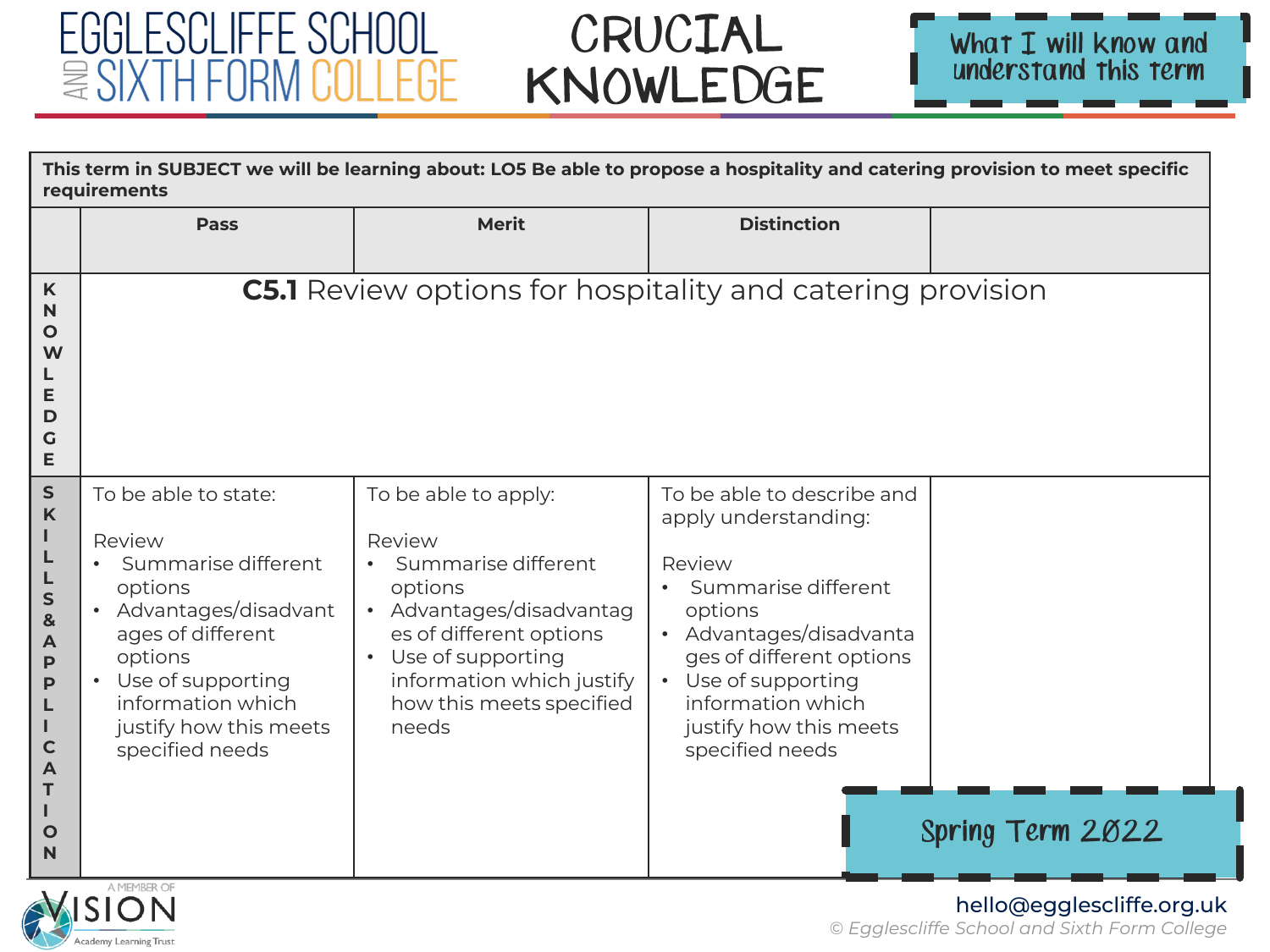#### EGGLESCLIFFE SCHOOL  $\equiv$  SIXTH FORN :01 LEGE

# CRUCIAL KNOWLEDGE



|                                                                                                                                     | This term in SUBJECT we will be learning about:LO5 Be able to propose a hospitality and catering provision to meet specific<br>requirements                                                   |                                                                                                                                                                                  |                                                                                                                                                                                                                                                   |                  |  |
|-------------------------------------------------------------------------------------------------------------------------------------|-----------------------------------------------------------------------------------------------------------------------------------------------------------------------------------------------|----------------------------------------------------------------------------------------------------------------------------------------------------------------------------------|---------------------------------------------------------------------------------------------------------------------------------------------------------------------------------------------------------------------------------------------------|------------------|--|
|                                                                                                                                     | <b>Pass</b>                                                                                                                                                                                   | <b>Merit</b>                                                                                                                                                                     | <b>Distinction</b>                                                                                                                                                                                                                                |                  |  |
| K<br>$\mathsf{N}$<br>O<br>W<br>Е<br>D<br>G<br>E                                                                                     |                                                                                                                                                                                               | AC5.2 Recommend options for hospitality provision                                                                                                                                |                                                                                                                                                                                                                                                   |                  |  |
| ${\sf S}$<br>$\mathsf K$<br>L<br>L<br>L<br>$\mathsf{s}$<br>&<br>A<br>$\mathsf{P}$<br>P<br>$\mathbf C$<br>A<br>т<br>$\mathbf O$<br>N | To be able to state:<br>Recommend<br>Propose ideas<br>$\bullet$<br>• Justify decisions in<br>relation to specified<br>needs<br>• Use of supporting<br>information e.g.<br>structured proposal | To be able to apply:<br>Recommend<br>• Propose ideas<br>Justify decisions in<br>relation to specified<br>needs<br>• Use of supporting<br>information e.g.<br>structured proposal | To be able to describe and<br>apply understanding:<br>Recommend<br>Propose ideas<br>$\bullet$<br>Justify decisions in<br>$\bullet$<br>relation to specified<br>needs<br>Use of supporting<br>$\bullet$<br>information e.g.<br>structured proposal | Spring Term 2022 |  |



#### hello@egglescliffe.org.uk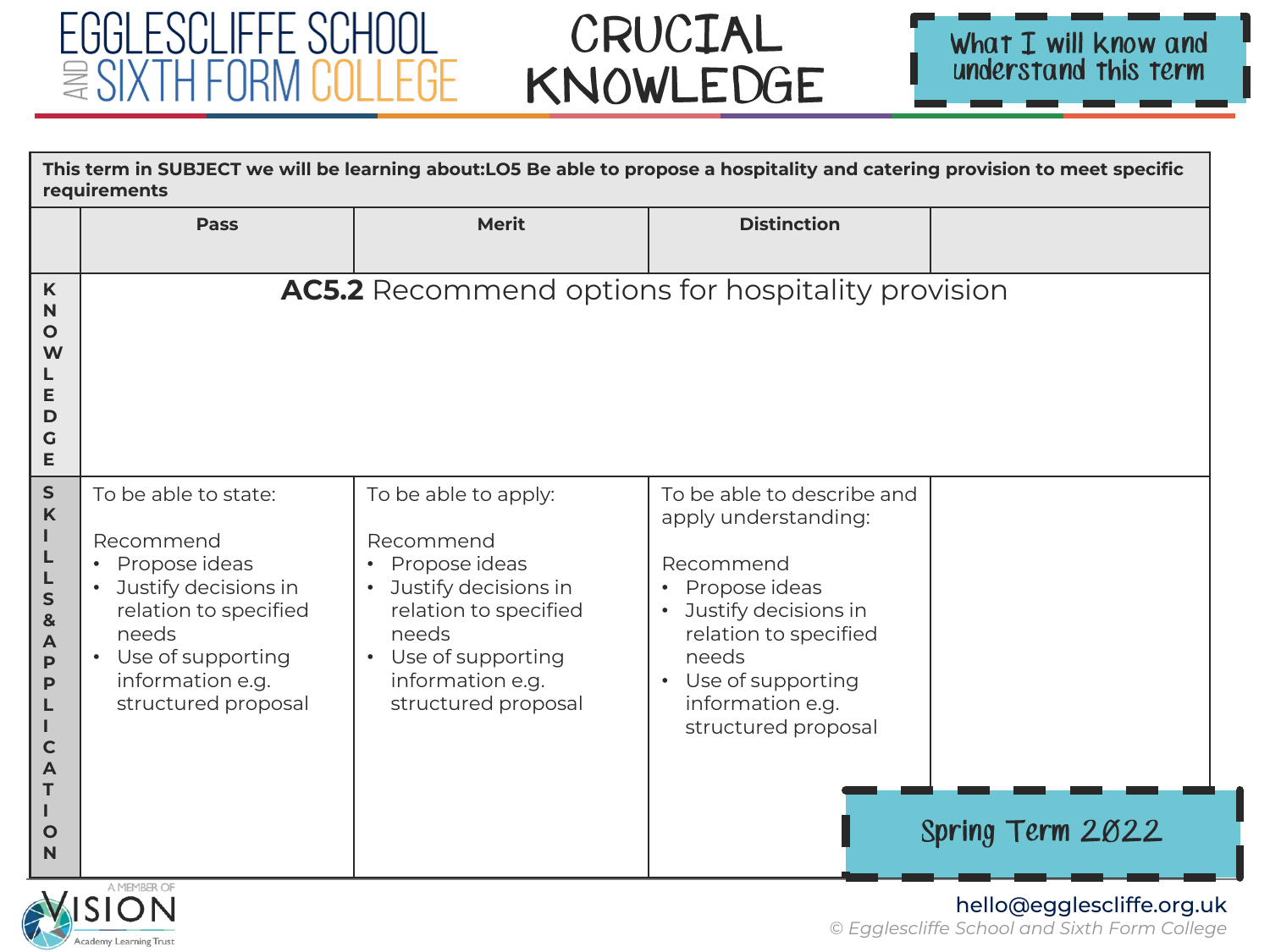



|                                                                                                                                                         | Unit 2 - Controlled assessment - LO1 Understand the importance of nutrition in planning menus |                                                                     |                                                                               |                       |  |
|---------------------------------------------------------------------------------------------------------------------------------------------------------|-----------------------------------------------------------------------------------------------|---------------------------------------------------------------------|-------------------------------------------------------------------------------|-----------------------|--|
|                                                                                                                                                         | <b>L1 Pass</b>                                                                                | <b>L2 Pass</b>                                                      | <b>L2 Merit</b>                                                               | <b>L2 Distinction</b> |  |
| $\mathsf K$<br>N<br>$\mathbf{o}$<br>W<br>E<br>$\mathbf D$<br>G<br>E                                                                                     |                                                                                               | <b>AC1.1</b> Describe functions of nutrients in the human body      |                                                                               |                       |  |
| ${\sf s}$<br>$\boldsymbol{\mathsf{K}}$<br>L<br>L<br>L<br>$\mathsf{s}$<br>8<br>A<br>P<br>P<br>Т<br>$\mathbf C$<br>$\mathbf{A}$<br>T<br>$\mathbf{o}$<br>N | Outlines the functions<br>of a limited range of<br>nutrients in the human<br>body.            | Describe functions of a<br>range of nutrients in the<br>human body. | Describe clearly<br>functions of a range of<br>nutrients in the human<br>body |                       |  |

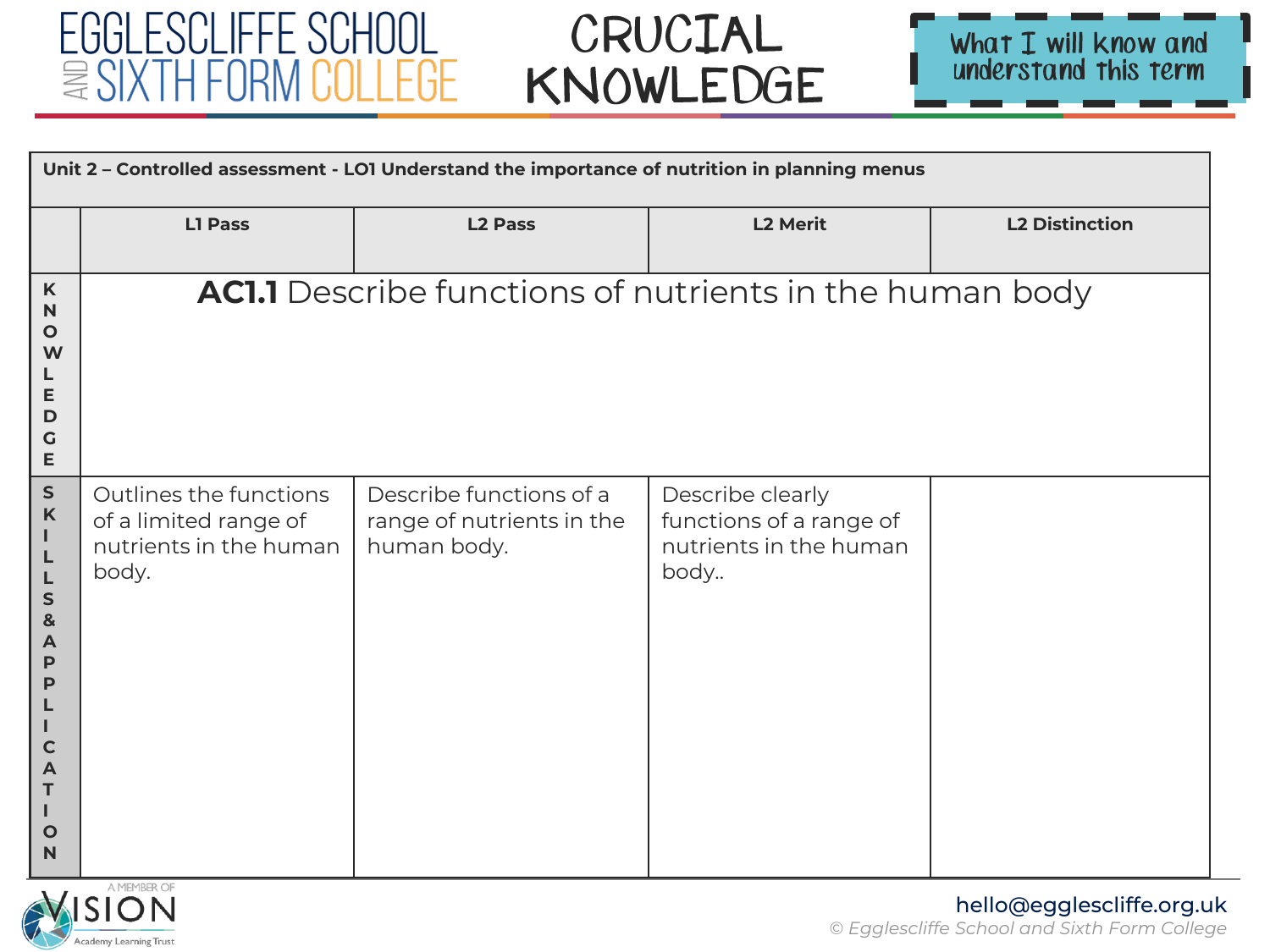



|                                                                                                                  | Unit 2 - Controlled assessment - LOI Understand the importance of nutrition in planning menus                                     |                                                                                                                     |                                                                                                                    |                                                                                                                                    |  |
|------------------------------------------------------------------------------------------------------------------|-----------------------------------------------------------------------------------------------------------------------------------|---------------------------------------------------------------------------------------------------------------------|--------------------------------------------------------------------------------------------------------------------|------------------------------------------------------------------------------------------------------------------------------------|--|
|                                                                                                                  | <b>L1 Pass</b>                                                                                                                    | <b>L2 Pass</b>                                                                                                      | <b>L2 Merit</b>                                                                                                    | <b>L2 Distinction</b>                                                                                                              |  |
| K<br>N<br>$\mathbf{o}$<br>W<br>Е<br>D<br>$\mathsf{G}$<br>E                                                       |                                                                                                                                   | <b>AC1.2</b> Compare nutritional needs of specific groups                                                           |                                                                                                                    |                                                                                                                                    |  |
| $\mathsf S$<br>$\mathbf K$<br>т<br>L<br>L<br>$\mathsf{S}$<br>8<br>A<br>P<br>P<br>$\mathbf C$<br>A<br>Т<br>O<br>N | Outlines nutritional<br>needs of two specific<br>groups. Comparison<br>may be implied.                                            | Compares nutritional<br>needs of two specific<br>groups giving some<br>reasons for similarities<br>and differences. | Compares nutritional<br>needs of two specific<br>groups giving clear<br>reasons for similarity<br>and differences. | Compares nutritional<br>needs of two specific<br>groups giving clear and<br>in depth reasons for<br>similarity and<br>differences. |  |
|                                                                                                                  | Autumn Term 2021<br>A MEMBER O<br>© Egy <del>res</del> cin <del>'re Schoor and Sixth Form college</del><br>Academy Learning Trust |                                                                                                                     |                                                                                                                    |                                                                                                                                    |  |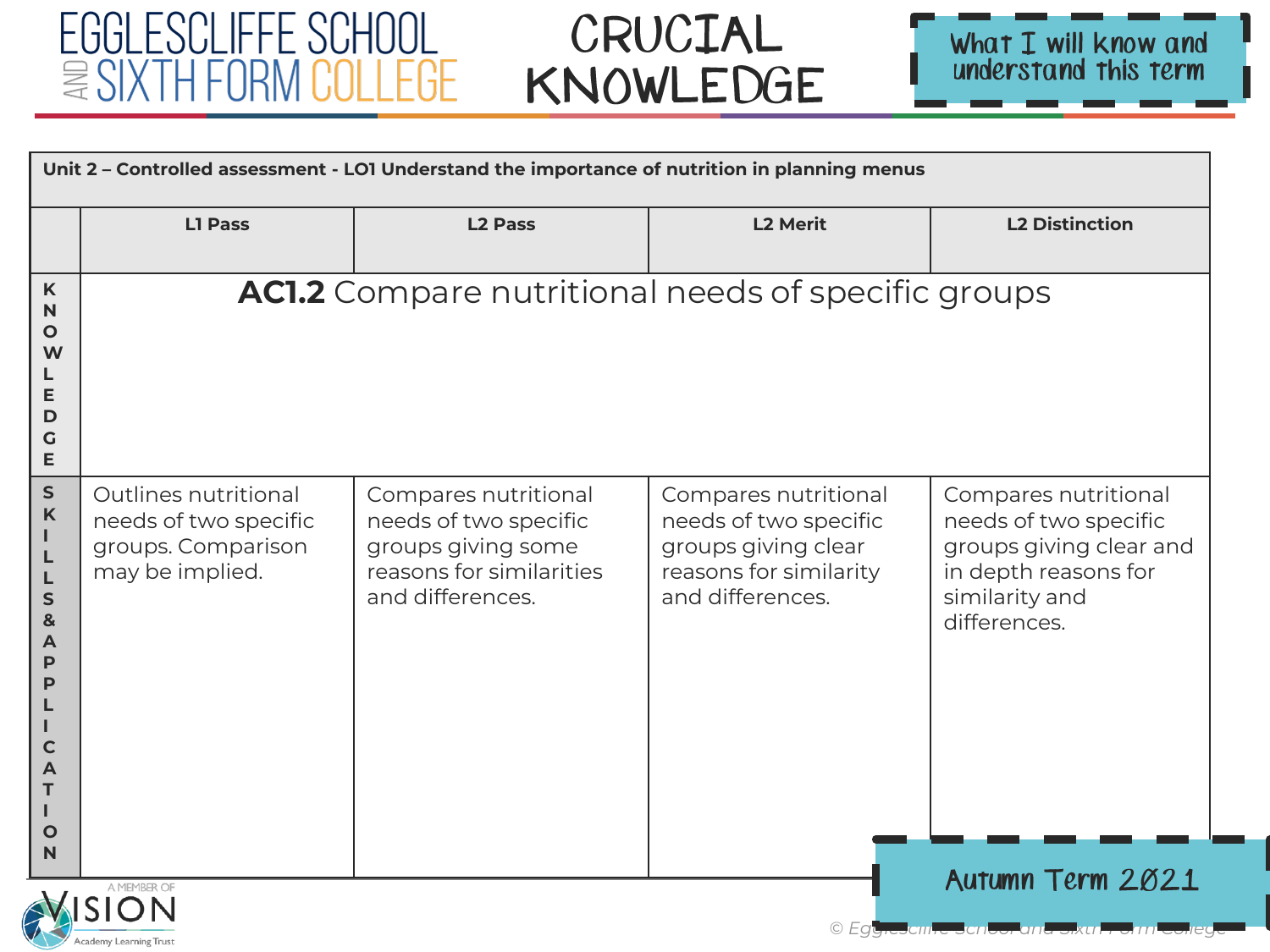

Academy Learning Trust

#### CRUCIAL KNOWLEDGE



|                                                                                                                                           | Unit 2 - Controlled assessment - LO1 Understand the importance of nutrition in planning menus                                               |                                                                                                                                                                  |                                                                                                                                                                  |                       |  |
|-------------------------------------------------------------------------------------------------------------------------------------------|---------------------------------------------------------------------------------------------------------------------------------------------|------------------------------------------------------------------------------------------------------------------------------------------------------------------|------------------------------------------------------------------------------------------------------------------------------------------------------------------|-----------------------|--|
|                                                                                                                                           | L1 Pass                                                                                                                                     | <b>L2 Pass</b>                                                                                                                                                   | <b>L2 Merit</b>                                                                                                                                                  | <b>L2 Distinction</b> |  |
| K<br>$\mathbb N$<br>$\mathbf{o}$<br>W<br>E<br>D<br>$\mathbf G$<br>E                                                                       |                                                                                                                                             | <b>AC1.3</b> Explain characteristics of unsatisfactory nutritional intake                                                                                        |                                                                                                                                                                  |                       |  |
| ${\sf S}$<br>$\mathsf K$<br>L<br>L<br>L<br>$\sf S$<br>$\mathbf{g}$<br>A<br>$\mathsf{P}$<br>P<br>$\mathbf C$<br>A<br>Τ<br>$\mathbf O$<br>N | Outlines key<br>characteristics of<br>unsatisfactory<br>nutritional intake.<br>Evidence is mainly<br>descriptive with<br>limited reasoning. | Explains characteristics<br>of unsatisfactory<br>nutritional intake. There<br>is evidence of reasoning<br>and relating<br>characteristics to specific<br>groups. | Explains with clear<br>reasoning<br>characteristics of<br>unsatisfactory intake of<br>a range of nutrients.<br>Explanations are<br>related to specific<br>groups |                       |  |
|                                                                                                                                           | A MEMBER OF<br><b>VISION</b><br>Autumn Term 2021                                                                                            |                                                                                                                                                                  |                                                                                                                                                                  |                       |  |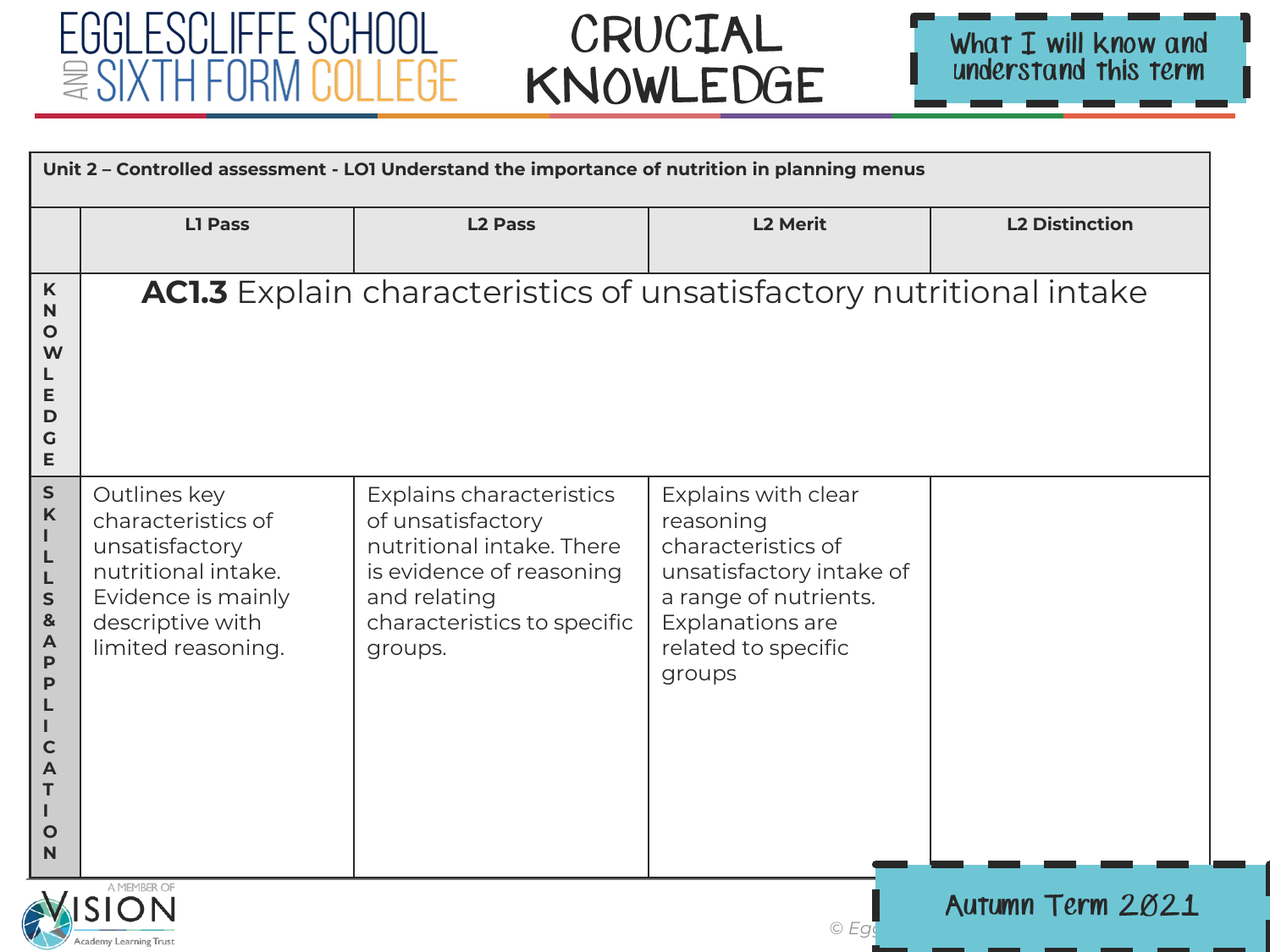

Academy Learning Trust



|                                                                                                                              |                                                                                                                                 | Unit 2 - Controlled assessment - LOI Understand the importance of nutrition in planning menus                       |                 |                       |  |  |
|------------------------------------------------------------------------------------------------------------------------------|---------------------------------------------------------------------------------------------------------------------------------|---------------------------------------------------------------------------------------------------------------------|-----------------|-----------------------|--|--|
|                                                                                                                              | <b>L1 Pass</b>                                                                                                                  | <b>L2 Pass</b>                                                                                                      | <b>L2 Merit</b> | <b>L2 Distinction</b> |  |  |
| K<br>N<br>$\mathbf{o}$<br>W<br>Е<br>D<br>G<br>E                                                                              |                                                                                                                                 | AC1.4 Explain how cooking methods impact on nutritional value                                                       |                 |                       |  |  |
| ${\sf s}$<br>$\boldsymbol{\mathsf{K}}$<br>L<br>L<br>${\sf s}$<br>$\pmb{8}$<br>A<br>P<br>P<br>C<br>A<br>т<br>$\mathbf O$<br>N | Outlines how cooking<br>methods impact on<br>nutritional value.<br>Evidence is mainly<br>descriptive with<br>limited reasoning. | Explains how a range of<br>cooking methods impact<br>on nutritional value.<br>Reasoned statements<br>are presented. |                 |                       |  |  |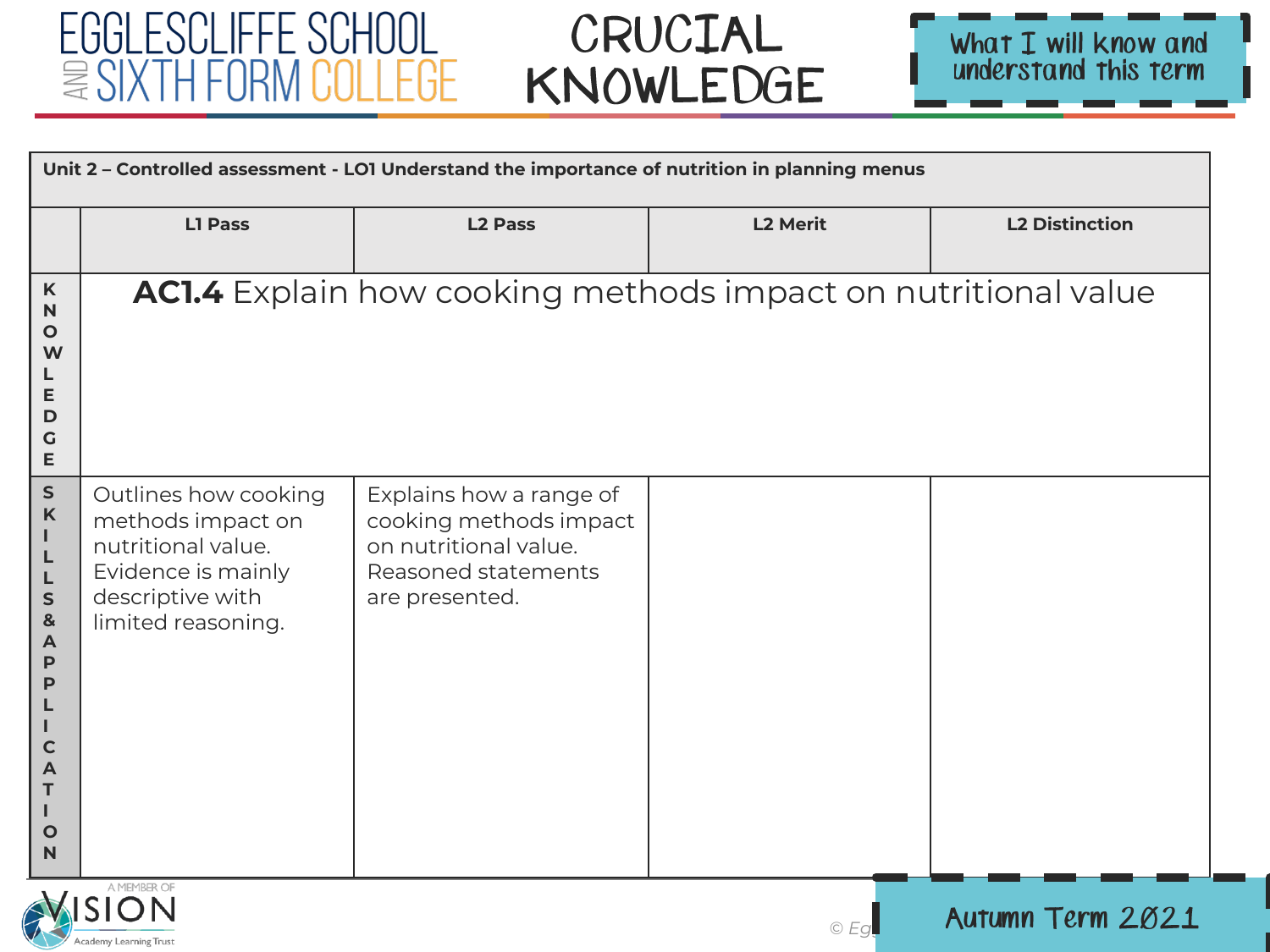



| Unit 2 - Controlled assessment - LO2 Understand menu planning                                             |                                                                                                        |                                                                                                           |                                                                                                                         |                       |  |
|-----------------------------------------------------------------------------------------------------------|--------------------------------------------------------------------------------------------------------|-----------------------------------------------------------------------------------------------------------|-------------------------------------------------------------------------------------------------------------------------|-----------------------|--|
|                                                                                                           | <b>L1 Pass</b>                                                                                         | <b>L2 Pass</b>                                                                                            | <b>L2 Merit</b>                                                                                                         | <b>L2 Distinction</b> |  |
| $\mathsf K$<br>N<br>O<br>W<br>E<br>D<br>G<br>E                                                            |                                                                                                        | <b>AC2.1</b> Explain factors to consider when proposing dishes for menus                                  |                                                                                                                         |                       |  |
| ${\sf S}$<br>K<br>L<br>L<br>L<br>S<br>&<br>A<br>P<br>P<br>$\mathsf{C}$<br>A<br>T<br>T<br>$\mathbf O$<br>N | Outlines factors to<br>consider when<br>proposing dishes for<br>menus. There may be<br>some omissions. | Explains factors to<br>consider when<br>proposing dishes for<br>menus. Explanation has<br>some reasoning. | Explains factors to<br>consider when<br>proposing dishes for<br>menus. Explanations<br>are clear and well-<br>reasoned. | Autumn Term 2021      |  |
| Academy Learning Trust                                                                                    | hello@egglesclifie.org.uk<br>© Egglescliffe School and Sixth Form College                              |                                                                                                           |                                                                                                                         |                       |  |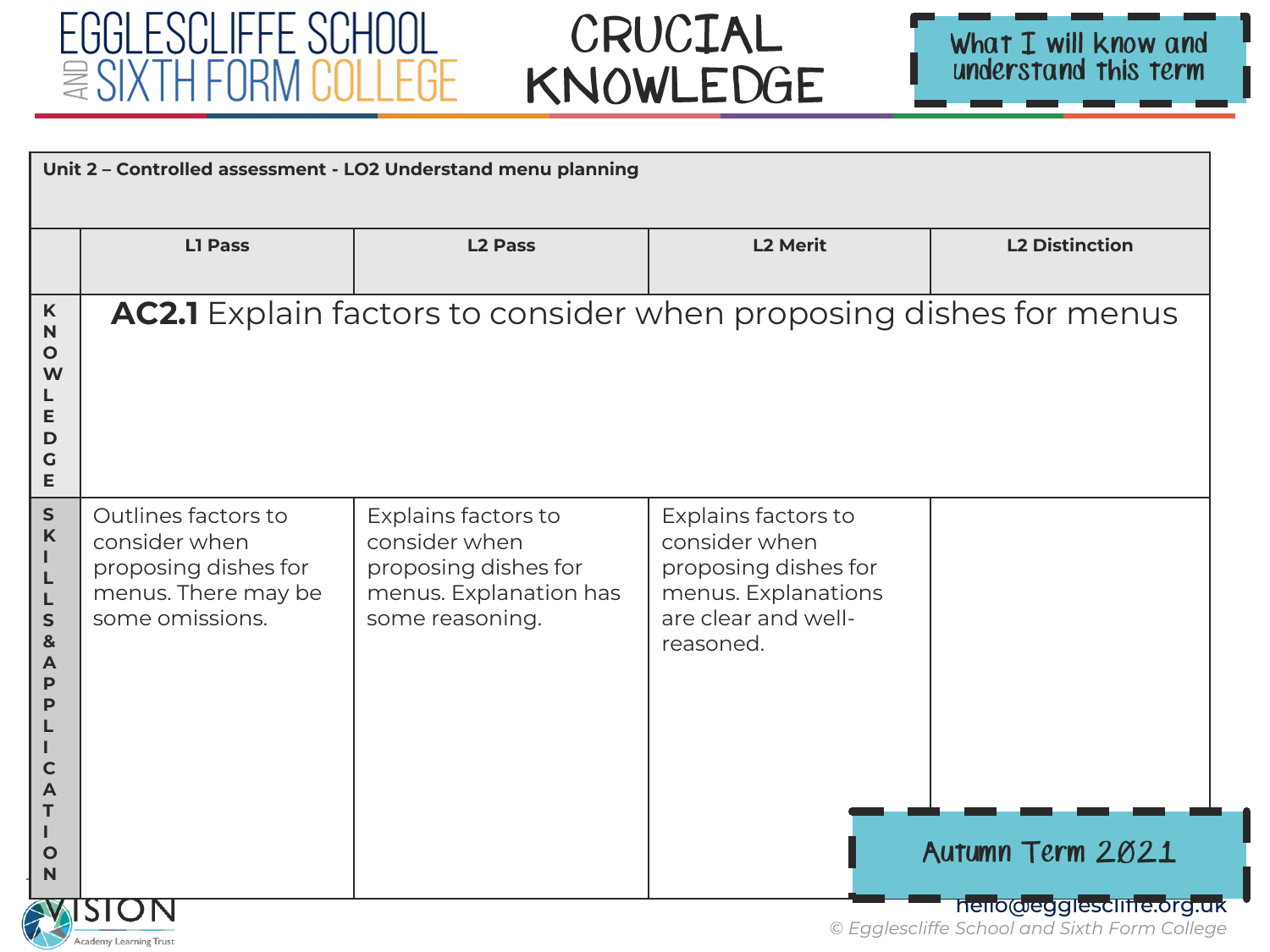



| Unit 2 - Controlled assessment - LO2 Understand menu planning                                                            |                                                                                                  |                                                                                                         |                 |                       |
|--------------------------------------------------------------------------------------------------------------------------|--------------------------------------------------------------------------------------------------|---------------------------------------------------------------------------------------------------------|-----------------|-----------------------|
|                                                                                                                          | <b>L1 Pass</b>                                                                                   | <b>L2 Pass</b>                                                                                          | <b>L2 Merit</b> | <b>L2 Distinction</b> |
| $\mathsf K$<br>$\mathbf N$<br>$\mathbf{o}$<br>W<br>Е<br>D<br>$\mathsf C$<br>E                                            |                                                                                                  | AC2.2 Explain how dishes on a menu address environmental issues                                         |                 |                       |
| ${\sf S}$<br>$\boldsymbol{\mathsf{K}}$<br>ı.<br>L<br>L<br>$\mathsf{s}$<br>&<br>A<br>P<br>$\mathbf C$<br>A<br>т<br>O<br>N | Outlines how dishes on<br>a menu address<br>environmental issues.<br>There may be some<br>errors | Explains how dishes on a<br>menu address<br>environmental issues.<br>Explanation includes<br>reasoning. |                 |                       |
|                                                                                                                          | Spring Term 2022<br>Academy Learning Trust                                                       |                                                                                                         |                 |                       |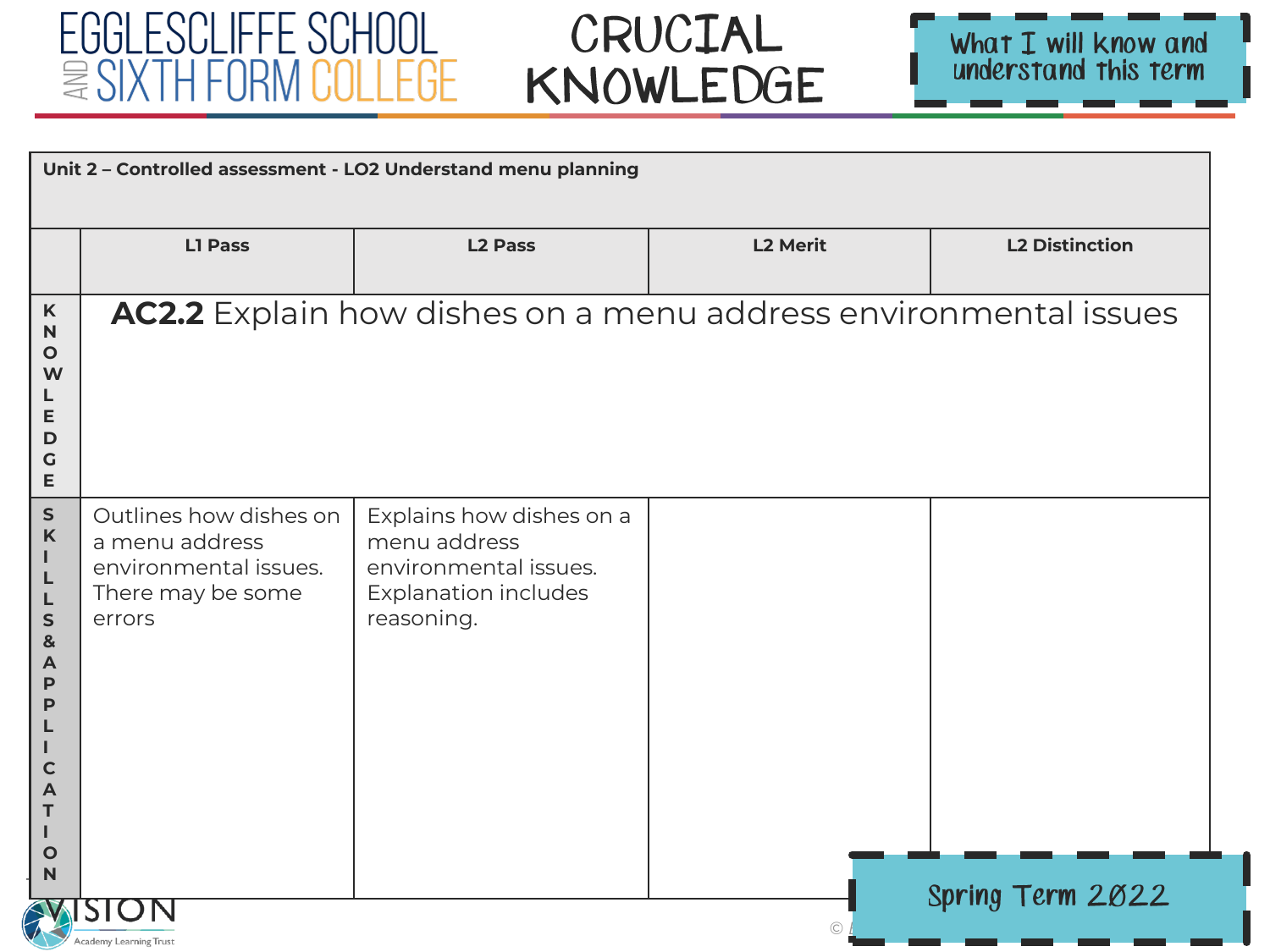



| Unit 2 - Controlled assessment - LO2 Understand menu planning                     |                                                                                                                                      |                                                                                                                                                                                   |                                                                                                                                |                       |
|-----------------------------------------------------------------------------------|--------------------------------------------------------------------------------------------------------------------------------------|-----------------------------------------------------------------------------------------------------------------------------------------------------------------------------------|--------------------------------------------------------------------------------------------------------------------------------|-----------------------|
|                                                                                   | <b>L1 Pass</b>                                                                                                                       | <b>L2 Pass</b>                                                                                                                                                                    | <b>L2 Merit</b>                                                                                                                | <b>L2 Distinction</b> |
| K<br>N<br>$\mathbf{o}$<br>W<br>L<br>Е<br>D<br>G<br>Е                              |                                                                                                                                      | <b>AC2.3</b> Explain how menu dishes meet customer needs                                                                                                                          |                                                                                                                                |                       |
| S<br>K<br>L<br>L<br>L<br>S<br>&<br>A<br>P<br>P<br>$\mathsf c$<br>Α<br>т<br>O<br>N | Outlines how menu<br>dishes meet customer<br>needs in general<br>terms. Evidence is<br>mainly descriptive with<br>limited reasoning. | Explains how menu<br>dishes meet needs of<br>specified customers.<br>Some evidence may be<br>in general terms and<br>descriptive. Explanation<br>includes reasoned<br>statements. | Explains how menu<br>dishes meet needs of<br>specified customers.<br><b>Explanations are</b><br>comprehensive and<br>credible. | Spring Term 2022      |
|                                                                                   | Academy Learning Trust                                                                                                               |                                                                                                                                                                                   |                                                                                                                                |                       |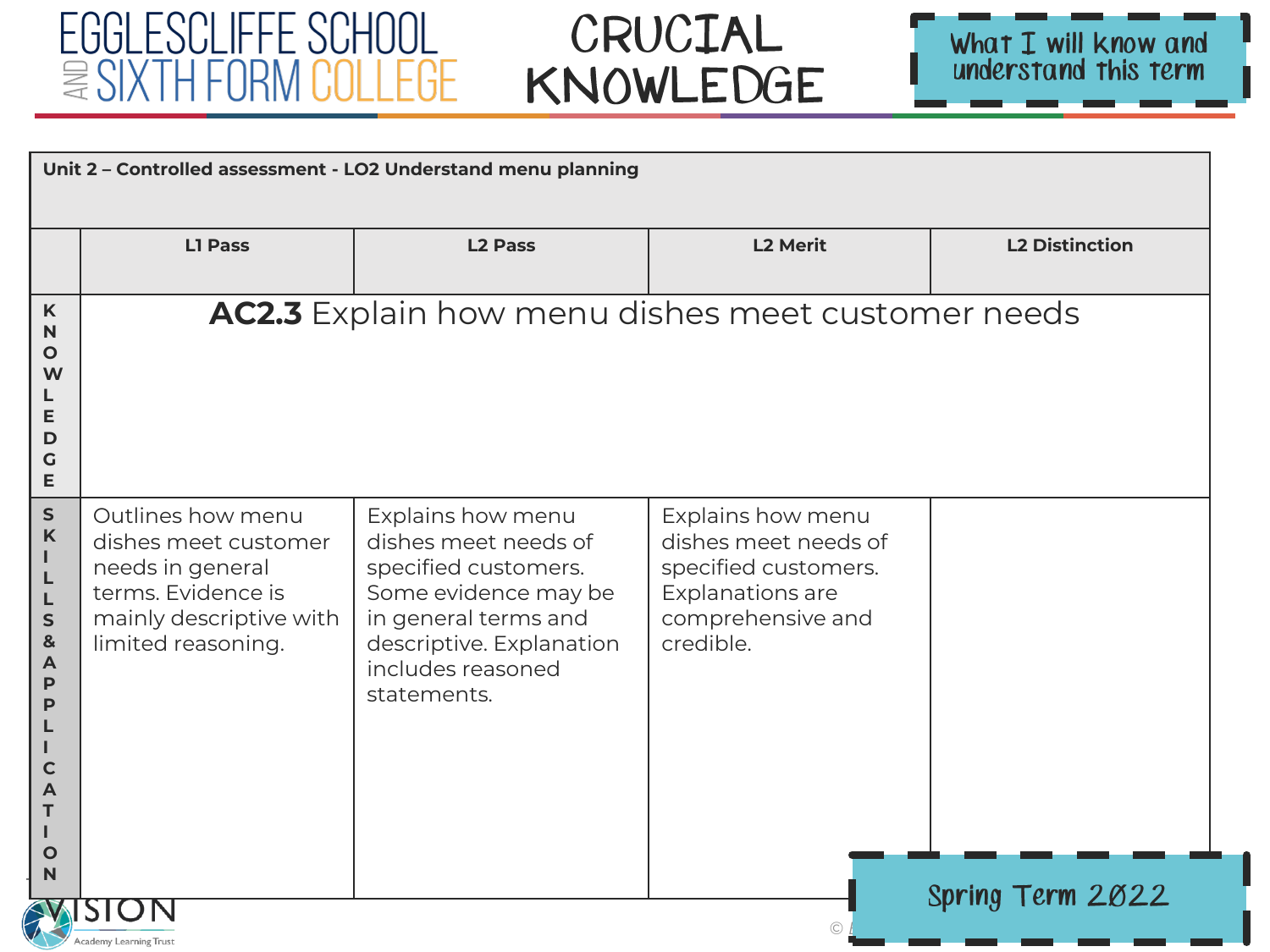#### EGGLESCLIFFE SCHOOL  $\cong$  SIXTH FORM C II I FGF

Academy Learning Trust





| Unit 2 - Controlled assessment - LO2 Understand menu planning                                                      |                                                                                                                                                              |                                                                                                                                                                                  |                                                                                                                                                                                                                   |                                                                                                                     |
|--------------------------------------------------------------------------------------------------------------------|--------------------------------------------------------------------------------------------------------------------------------------------------------------|----------------------------------------------------------------------------------------------------------------------------------------------------------------------------------|-------------------------------------------------------------------------------------------------------------------------------------------------------------------------------------------------------------------|---------------------------------------------------------------------------------------------------------------------|
|                                                                                                                    | <b>L1 Pass</b>                                                                                                                                               | <b>L2 Pass</b>                                                                                                                                                                   | <b>L2 Merit</b>                                                                                                                                                                                                   | <b>L2 Distinction</b>                                                                                               |
| K<br>N<br>O<br>W<br>E<br>D<br>G<br>E                                                                               |                                                                                                                                                              | <b>AC2.4</b> Plan production of dishes for a menu                                                                                                                                |                                                                                                                                                                                                                   |                                                                                                                     |
| $\mathsf{s}$<br>$\mathbf K$<br>т<br>L<br>L<br>$\mathsf{s}$<br>&<br>$\mathsf{A}$<br>P<br>P<br>C<br>A<br>Т<br>O<br>N | Plan outlines key<br>actions required with<br>some omissions and<br>errors that require<br>amendment. There is<br>limited consideration<br>of contingencies. | Plan has some detail and<br>is mainly appropriate but<br>may have some<br>omissions and errors<br>that require<br>amendment. There is<br>some consideration of<br>contingencies. | Plan has detail with<br>some minor omissions.<br>Plan does not require<br>changes to achieve<br>planned outcome, but<br>would benefit from<br>minor amendments.<br>There are well<br>considered<br>contingencies. | Plan is comprehensive<br>and detailed,<br>incorporating well<br>considered<br>contingencies for most<br>situations. |
|                                                                                                                    |                                                                                                                                                              |                                                                                                                                                                                  |                                                                                                                                                                                                                   | hello@egglescliffe.org.uk<br>@ Eqalocaliffo School and Sixth Form Collogo                                           |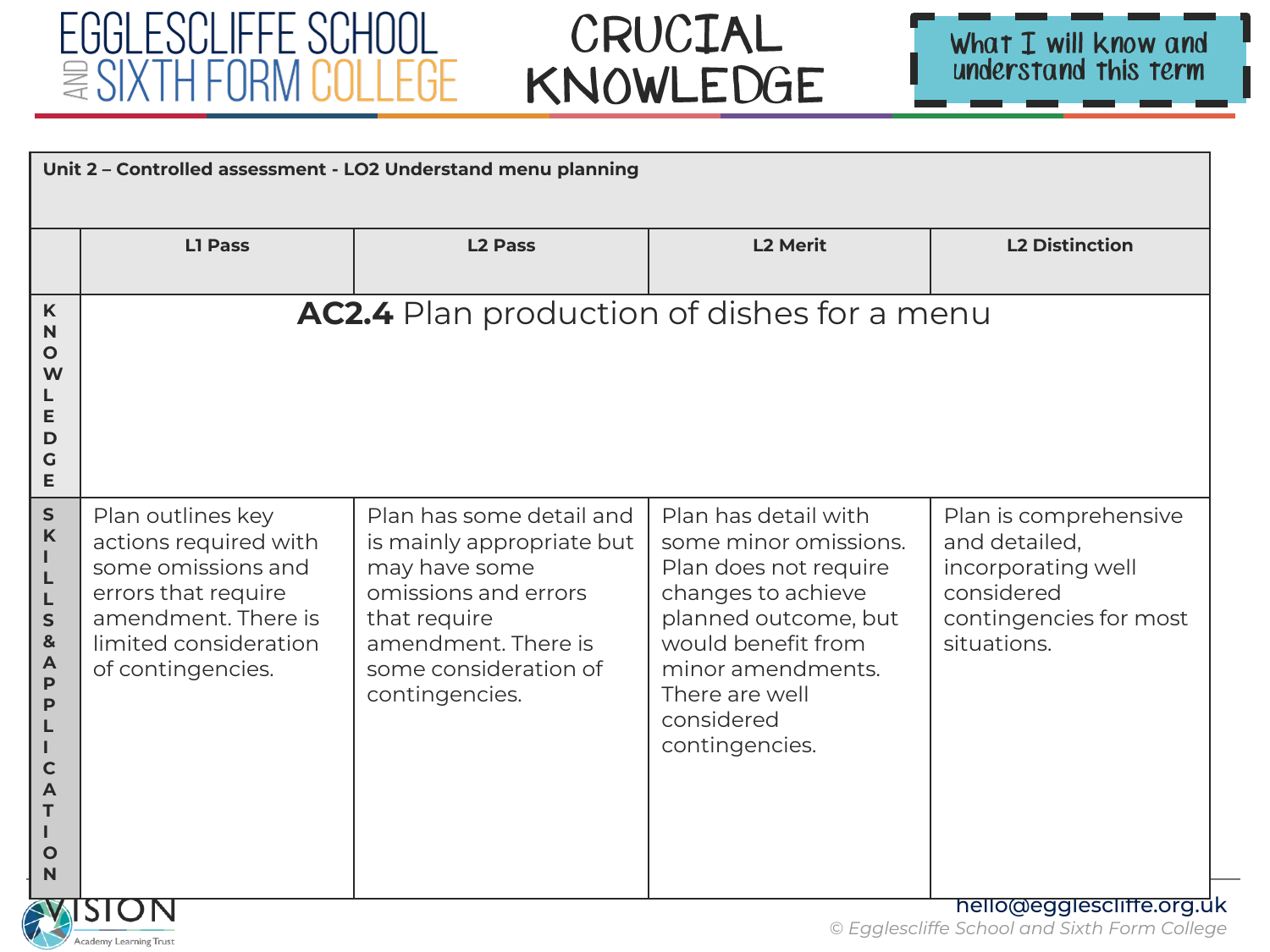

| <b>L2 Merit</b><br><b>L2 Distinction</b><br><b>L1 Pass</b><br><b>L2 Pass</b><br><b>AC3.1</b> Use techniques in preparation of commodities<br>K<br>$\mathsf{N}$<br>$\mathbf O$<br>W<br>E<br>D<br>$\mathbf G$<br>E<br>$\mathsf{s}$<br>A number of<br>A comprehensive<br>A range of techniques<br>A range of techniques<br>$\mathsf K$<br>are used. Limited<br>techniques are used.<br>are used independently<br>Т<br>with speed and<br>Guidance may be<br>guidance is required.<br>L<br>precision. Consideration<br>required. Skill<br>Skill demonstrated may<br>L<br>demonstrated may<br>show limited precision<br>to food safety given<br>faultless speed and<br>$\mathsf{s}$<br>$\mathbf{8}$<br>show limited precision<br>and require additional<br>throughout.<br>precision.<br>$\blacktriangle$<br>time to meet minimum<br>and require additional<br>P<br>time to meet<br>requirements.<br>safety given<br>P<br>minimum<br>Consideration to food<br>throughout.<br>L<br>safety given throughout.<br>requirements. Some<br>T<br>$\mathbf C$<br>consideration given to<br>A<br>food safety.<br>T<br>п |   | Unit 2 - Controlled assessment - LO3 Be able to cook dishes |  |  |                                                                                                                    |  |
|--------------------------------------------------------------------------------------------------------------------------------------------------------------------------------------------------------------------------------------------------------------------------------------------------------------------------------------------------------------------------------------------------------------------------------------------------------------------------------------------------------------------------------------------------------------------------------------------------------------------------------------------------------------------------------------------------------------------------------------------------------------------------------------------------------------------------------------------------------------------------------------------------------------------------------------------------------------------------------------------------------------------------------------------------------------------------------------------------------|---|-------------------------------------------------------------|--|--|--------------------------------------------------------------------------------------------------------------------|--|
|                                                                                                                                                                                                                                                                                                                                                                                                                                                                                                                                                                                                                                                                                                                                                                                                                                                                                                                                                                                                                                                                                                        |   |                                                             |  |  |                                                                                                                    |  |
|                                                                                                                                                                                                                                                                                                                                                                                                                                                                                                                                                                                                                                                                                                                                                                                                                                                                                                                                                                                                                                                                                                        |   |                                                             |  |  |                                                                                                                    |  |
| $\mathbb N$                                                                                                                                                                                                                                                                                                                                                                                                                                                                                                                                                                                                                                                                                                                                                                                                                                                                                                                                                                                                                                                                                            | O |                                                             |  |  | range of techniques are<br>used effectively and<br>independently with<br>Consideration to food<br>Spring Term 2022 |  |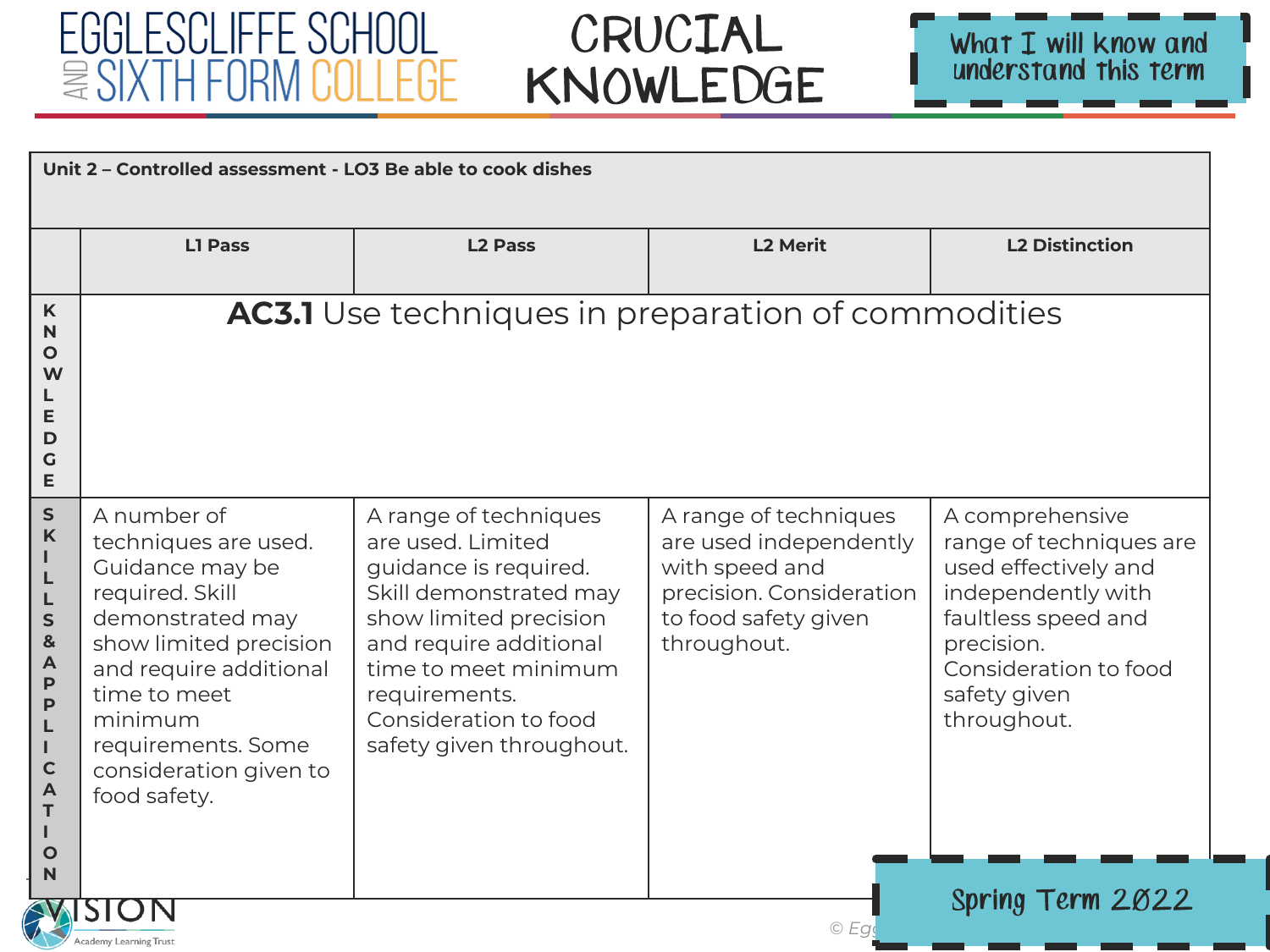Academy Learning Trust

# CRUCIAL KNOWLEDGE



| $\mathsf K$                                                                                                                    | <b>L1 Pass</b>                                                                                                                               | <b>L2 Pass</b>                                                                                                                                              |                                                                                                                                                                                |                           |
|--------------------------------------------------------------------------------------------------------------------------------|----------------------------------------------------------------------------------------------------------------------------------------------|-------------------------------------------------------------------------------------------------------------------------------------------------------------|--------------------------------------------------------------------------------------------------------------------------------------------------------------------------------|---------------------------|
|                                                                                                                                |                                                                                                                                              |                                                                                                                                                             | <b>L2 Merit</b>                                                                                                                                                                | <b>L2 Distinction</b>     |
| $\mathbf N$<br>$\mathbf{o}$<br>W<br>Е<br>D<br>G<br>E                                                                           |                                                                                                                                              | AC3.2 Assure quality of commodities to be used in food preparation                                                                                          |                                                                                                                                                                                |                           |
| S<br>$\mathsf K$<br>Т<br>L<br>L<br>S<br>&<br>$\overline{A}$<br>P<br>P<br>$\mathsf{C}$<br>T<br>Т<br>$\mathbf{o}$<br>$\mathbf N$ | A limited range of<br>materials are checked<br>for quality throughout<br>preparation and issues<br>identified and resolved<br>with guidance. | A range of materials are<br>independently checked<br>for quality and issues<br>identified throughout<br>preparation. Some issues<br>resolved with guidance. | All materials are<br>independently checked<br>for quality and issues<br>identified throughout<br>preparation. Issues will<br>be resolved<br>independently with no<br>guidance. | hello@egglescliffe.org.uk |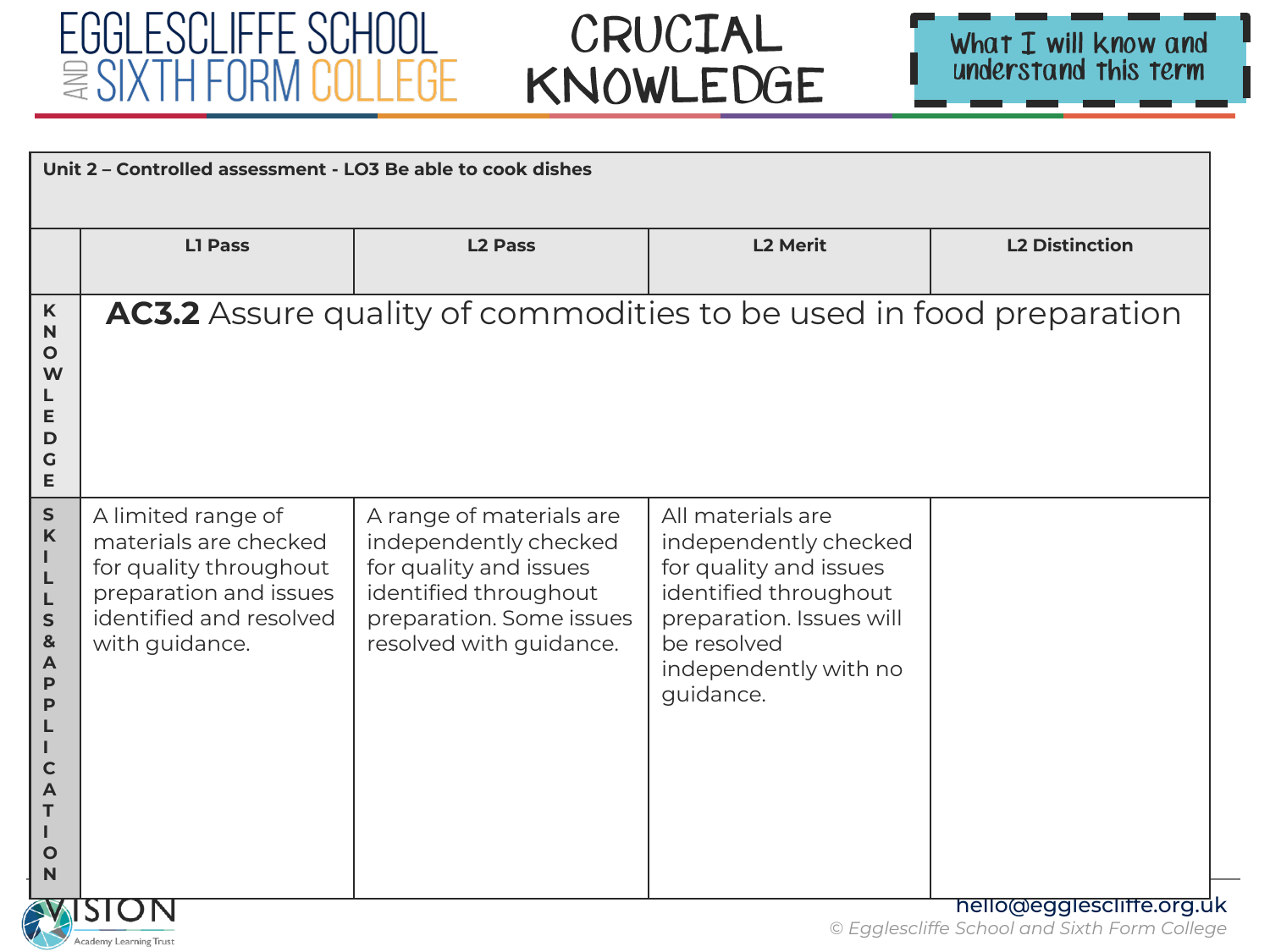#### EGGLESCLIFFE SCHOOL  $\equiv \text{SIXTH FORM COLLEGE}$



| K<br>N<br>O<br>W<br>E<br>D<br>G<br>E<br>${\sf S}$<br>K                                        | L1 Pass                                                                                                                                                                                                                                      | <b>L2 Pass</b><br><b>AC3.3</b> Use techniques in cooking of commodities                                                                                                                                                                         | <b>L2 Merit</b>                                                                                                                                                                                                                            | <b>L2 Distinction</b>                                                                                                                                       |
|-----------------------------------------------------------------------------------------------|----------------------------------------------------------------------------------------------------------------------------------------------------------------------------------------------------------------------------------------------|-------------------------------------------------------------------------------------------------------------------------------------------------------------------------------------------------------------------------------------------------|--------------------------------------------------------------------------------------------------------------------------------------------------------------------------------------------------------------------------------------------|-------------------------------------------------------------------------------------------------------------------------------------------------------------|
|                                                                                               |                                                                                                                                                                                                                                              |                                                                                                                                                                                                                                                 |                                                                                                                                                                                                                                            |                                                                                                                                                             |
|                                                                                               |                                                                                                                                                                                                                                              |                                                                                                                                                                                                                                                 |                                                                                                                                                                                                                                            |                                                                                                                                                             |
| L<br>S<br>&<br>$\overline{\mathsf{A}}$<br>P<br>P<br>L<br>L<br>$\mathbf C$<br>A<br>T<br>O<br>N | A number of<br>techniques are used.<br>Guidance may be<br>required. Skill<br>demonstrated may<br>show limited precision<br>and require additional<br>time to meet<br>minimum<br>requirements. Some<br>consideration given to<br>food safety. | A range of techniques<br>are used. Limited<br>guidance is required.<br>Skill demonstrated may<br>show limited precision<br>and require additional<br>time to meet minimum<br>requirements.<br>Consideration to food<br>safety given throughout. | A range of techniques<br>are used with limited<br>guidance. Skills<br>demonstrated may<br>show limited precision<br>or require additional<br>time to meet minimum<br>requirements.<br>Consideration to food<br>safety given<br>throughout. | A range of techniques<br>are used independently<br>with speed and<br>precision.<br>Consideration to food<br>safety given<br>throughout.<br>Spring Term 2022 |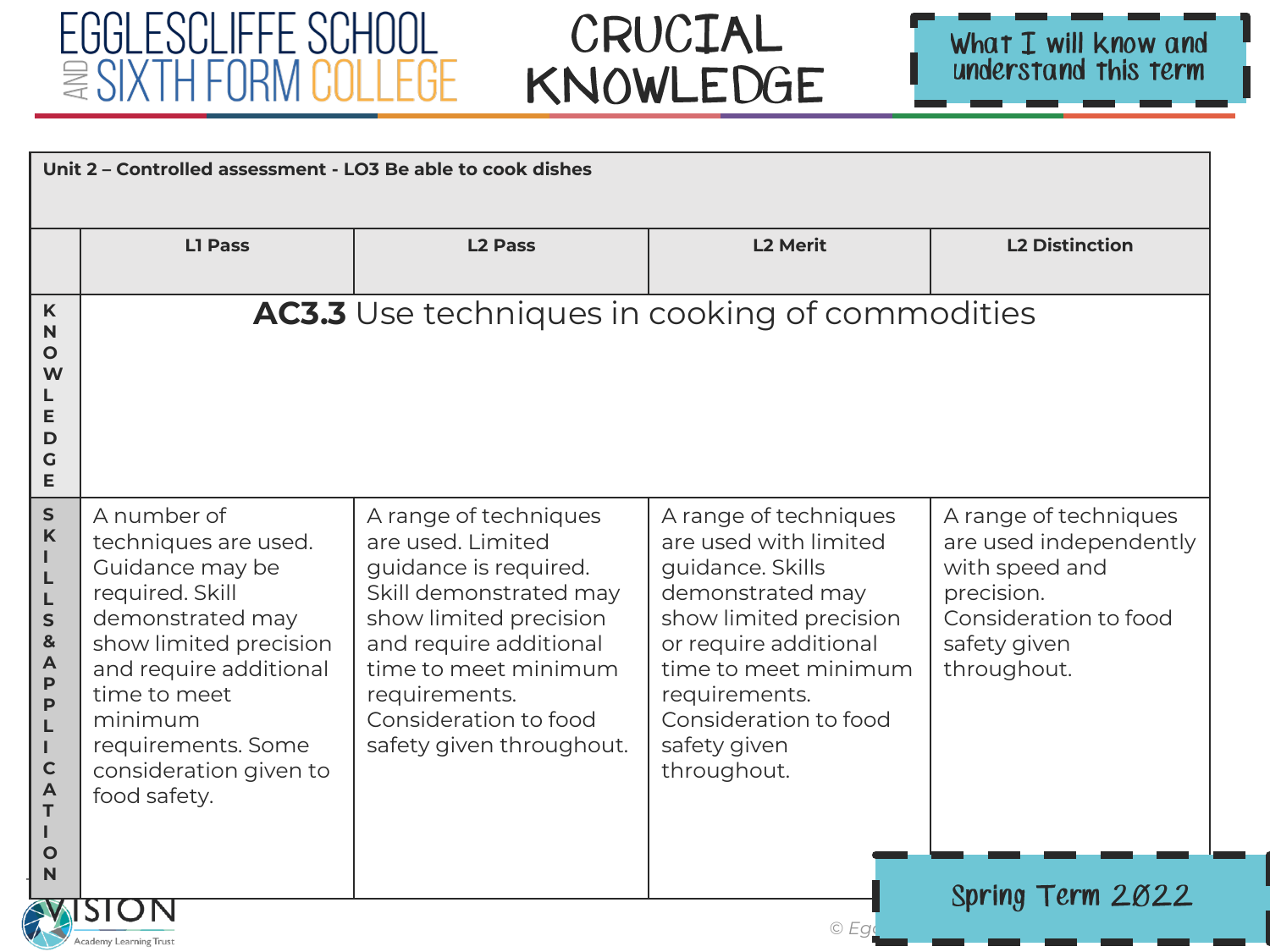#### EGGLESCLIFFE SCHOOL  $\equiv \text{SIXTH FORM COLLEGE}$



| Unit 2 - Controlled assessment - LO3 Be able to cook dishes                                                                                                 |                                                                                                                                                                                                                          |                                                                                                                                                                                                                                                          |                                                                                                                                                                                                                                        |                                                                                                                                                                                                                                   |
|-------------------------------------------------------------------------------------------------------------------------------------------------------------|--------------------------------------------------------------------------------------------------------------------------------------------------------------------------------------------------------------------------|----------------------------------------------------------------------------------------------------------------------------------------------------------------------------------------------------------------------------------------------------------|----------------------------------------------------------------------------------------------------------------------------------------------------------------------------------------------------------------------------------------|-----------------------------------------------------------------------------------------------------------------------------------------------------------------------------------------------------------------------------------|
|                                                                                                                                                             | L1 Pass                                                                                                                                                                                                                  | <b>L2 Pass</b>                                                                                                                                                                                                                                           | <b>L2 Merit</b>                                                                                                                                                                                                                        | <b>L2 Distinction</b>                                                                                                                                                                                                             |
| K<br>N<br>O<br>W<br>E<br>D<br>G<br>E                                                                                                                        |                                                                                                                                                                                                                          | AC3.4 Complete dishes using presentation techniques                                                                                                                                                                                                      |                                                                                                                                                                                                                                        |                                                                                                                                                                                                                                   |
| ${\sf S}$<br>K<br>L<br>$\mathsf{s}$<br>&<br>$\overline{\mathsf{A}}$<br>P<br>$\mathsf{P}$<br>L<br>L<br>$\mathbf C$<br>$\overline{\mathsf{A}}$<br>T<br>O<br>N | Dishes presented<br>using some<br>techniques. Quality of<br>dishes meets<br>minimum standards<br>for appearance, smell<br>and taste. Some<br>guidance may be<br>required. Some<br>consideration given to<br>food safety. | Dishes presented using a<br>range of techniques with<br>some precision. Quality<br>of dishes exceeds some<br>minimum standards for<br>appearance, smell and<br>taste. Limited guidance<br>required. Consideration<br>to food safety given<br>throughout. | Dishes presented<br>independently using a<br>range of techniques<br>with precision. Quality<br>of dishes exceeds most<br>minimum standards for<br>appearance, smell and<br>taste. Consideration to<br>food safety given<br>throughout. | Dishes presented<br>independently using a<br>range of techniques<br>with precision. Quality<br>of dishes exceeds<br>minimum standards for<br>appearance, smell and<br>taste. Consideration to<br>food safety given<br>throughout. |
| hello@egglescliffe.org.uk<br>© Egglescliffe School and Sixth Form College<br>Academy Learning Trust                                                         |                                                                                                                                                                                                                          |                                                                                                                                                                                                                                                          |                                                                                                                                                                                                                                        |                                                                                                                                                                                                                                   |